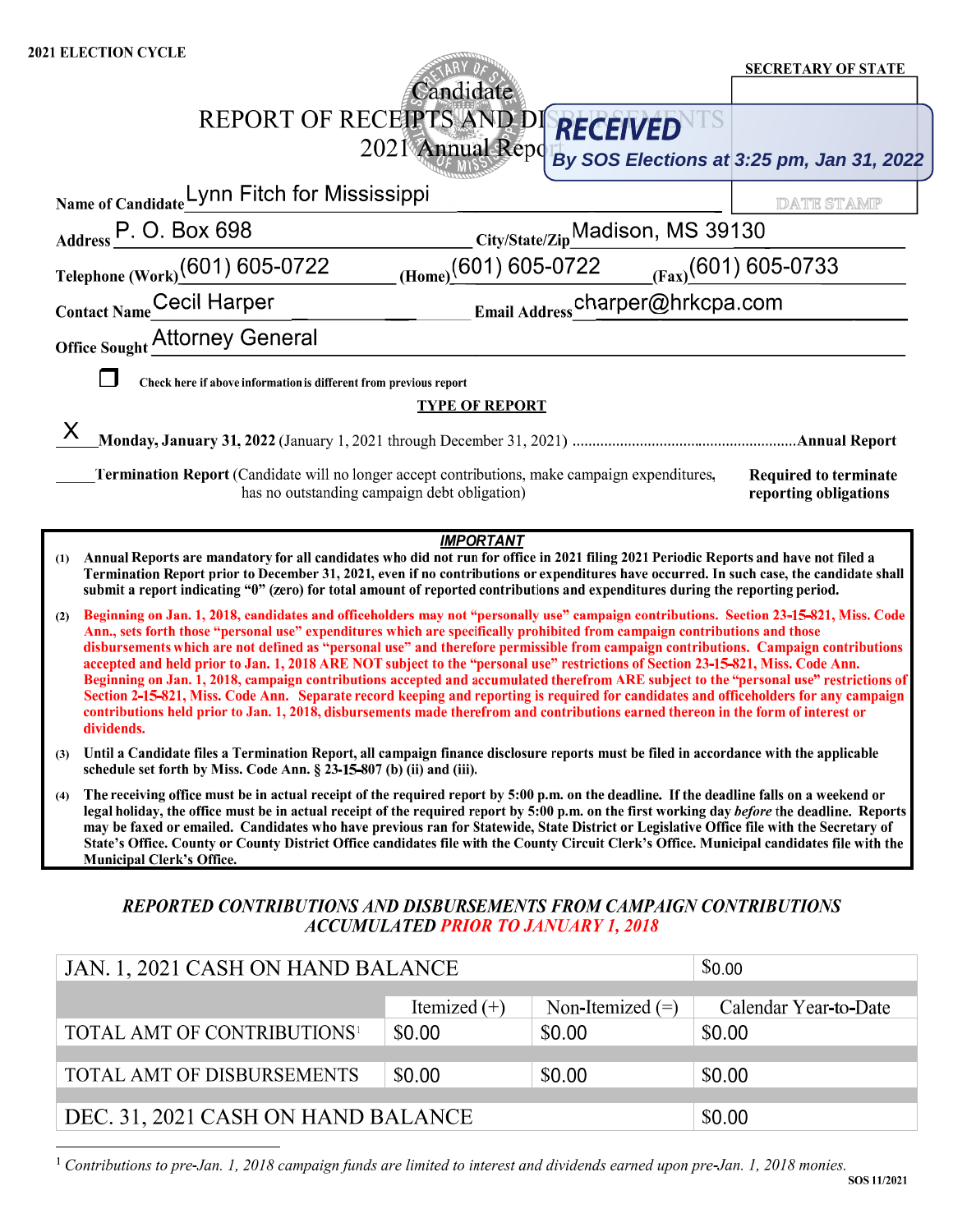## REPORTED CONTRIBUTIONS AND DISBURSEMENTS FROM CAMPAIGN CONTRIBUTIONS **ACCUMULATED AFTER JANUARY 1, 2018**

| JAN. 1, 2021 CASH ON HAND BALANCE  |                | \$230,028.07       |                       |
|------------------------------------|----------------|--------------------|-----------------------|
|                                    | Itemized $(+)$ | Non-Itemized $(=)$ | Calendar Year-to-Date |
| TOTAL AMT OF CONTRIBUTIONS         | \$639,383.21   |                    |                       |
| TOTAL AMT OF DISBURSEMENTS         | \$311,628.33   | \$2,063.25         | \$313,691.58          |
| DEC. 31, 2021 CASH ON HAND BALANCE |                |                    | \$555,719.70          |

I certify that I have examined this report and to the best of my knowledge and belief it is true, accurate, and complete.



1/31/2022

Date

Authority: Miss. Code Ann. §23-15-801, et. seq.

Penalties: A candidate who fails to file, or fails to timely file, required reports in accordance with the statutory deadline cannot be certified as elected to office unless and until he files all reports due as of the date of certification. No candidate who is elected to office shall receive any salary or other remuneration for the office unless and until he files all reports required by statute. Failure to timely submit required reports in accordance with the applicable statutes may result in the imposition of a civil penalty in the amount of \$50 per day for ten (10) days and/or prosecution pursuant to Miss. Code Ann. §§ 23-15-811 and 23-15-813.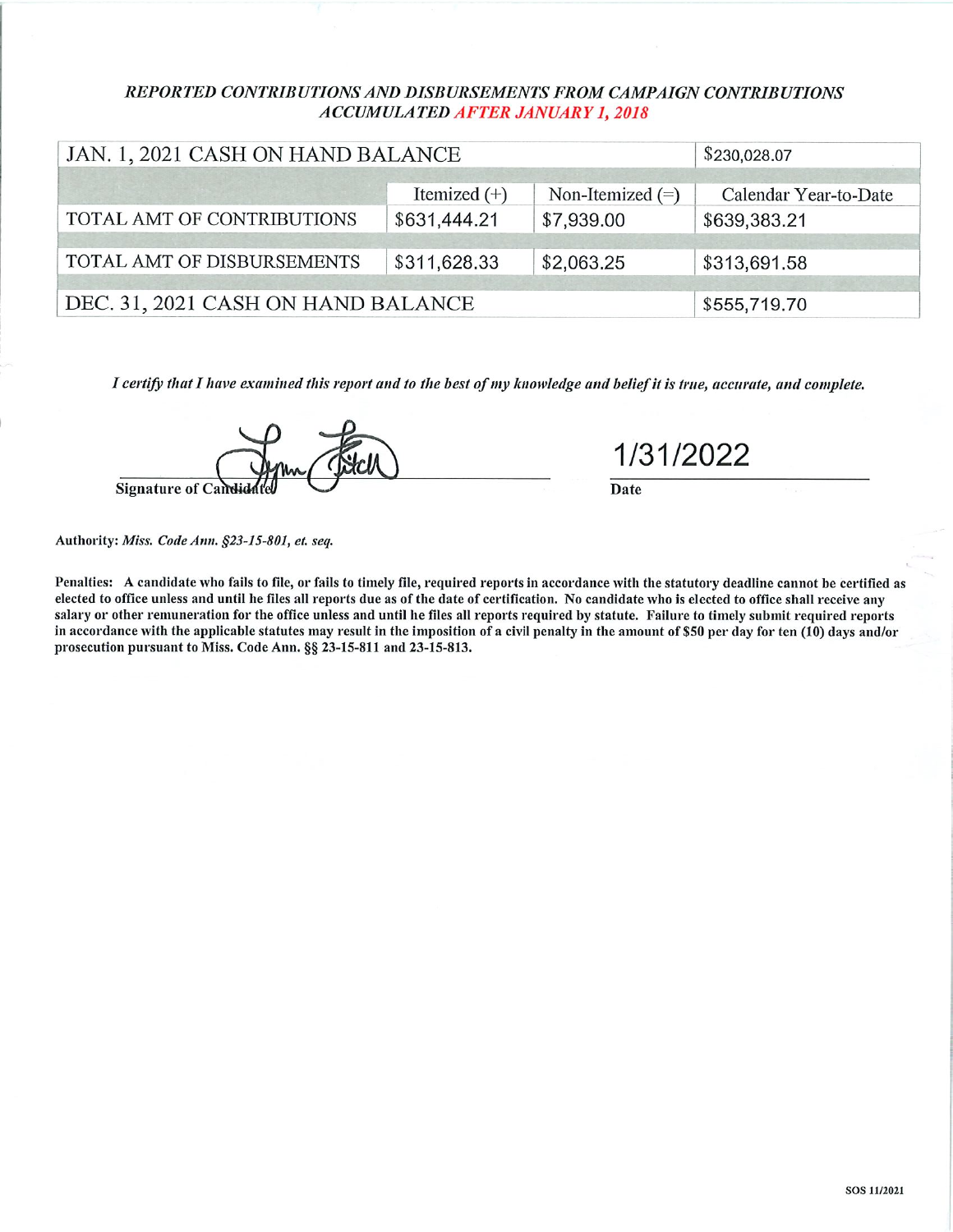|                           |                 |                       |                                            |                                                   | FILING PERIOD: 1/01/2021 through 12/31/2021 |                 |                |                           |                                          |                        |                    |            |
|---------------------------|-----------------|-----------------------|--------------------------------------------|---------------------------------------------------|---------------------------------------------|-----------------|----------------|---------------------------|------------------------------------------|------------------------|--------------------|------------|
|                           |                 | <b>Reporting Name</b> |                                            |                                                   |                                             |                 |                |                           |                                          |                        |                    | Aggregate  |
| Source                    | First           | Last                  |                                            | <b>Mailing Address</b>                            | City                                        | State           | Zip            | Occupation                | <b>Employer</b>                          | Date                   | Amount             | <b>YTD</b> |
|                           |                 |                       |                                            |                                                   |                                             |                 |                |                           |                                          |                        |                    |            |
|                           |                 |                       | Mississippi Power Company                  |                                                   |                                             |                 |                |                           |                                          |                        |                    |            |
| PAC                       |                 |                       | State PAC                                  | P O Box 4079                                      | Gulfport                                    | MS              | 39502          |                           |                                          | 1/5/2021               | 1,000.00           |            |
| PAC                       |                 |                       | Mississippi AGC- PAC                       | P.O. Box 12615                                    | Jackson                                     | <b>MS</b>       | 39236          |                           |                                          | 1/5/2021               | 1,000.00           | 1,000.00   |
|                           | B. Greg         | Hinkebein             |                                            | 125 Dumaine Pl.                                   | Madison                                     | <b>MS</b>       | 39110          | Owner                     |                                          | 1/5/2021               | 500.00             | 500.00     |
| Individual<br>Corporation |                 |                       | Sunbelt Sealing, Inc.                      | P.O. Box 3770                                     | Jackson                                     | <b>MS</b>       | 39207          |                           | Mississippi Global Technologies          | 1/5/2021               | 1,000.00           | 1,000.00   |
| PAC                       |                 |                       | MS Pawnbrokers PAC                         | 1425 Terry Rd.                                    | Jackson                                     | <b>MS</b>       | 39204          |                           |                                          | 1/5/2021               | 500.00             |            |
|                           |                 |                       | Cascio Sanford Government                  |                                                   |                                             |                 |                |                           |                                          |                        |                    |            |
| LLC                       |                 |                       | Law Group, PLLC                            | 825 N. President St.                              | Jackson                                     | <b>MS</b>       | 39202          |                           |                                          | 1/5/2021               | 500.00             |            |
|                           |                 |                       | Mississippi REALTORS                       |                                                   |                                             |                 |                |                           |                                          |                        |                    |            |
|                           |                 |                       | <b>Political Action Committee</b>          |                                                   |                                             |                 |                |                           |                                          |                        |                    |            |
| PAC                       |                 |                       | <b>Political Fund</b>                      | P.O. Box 321000                                   | Flowood                                     | <b>MS</b>       | 39232          |                           |                                          | 1/5/2021               | 1,000.00           |            |
| <b>LLC</b>                |                 |                       | Dogan & Wilkinson, PLLC                    | P.O. Box 1618                                     | Pascagoula                                  | <b>MS</b>       | 39568          |                           |                                          | 1/5/2021               | 5,000.00           |            |
|                           |                 |                       |                                            |                                                   |                                             |                 |                |                           | State of Mississippi                     |                        |                    |            |
| Individual                | Leyser          | Morris-Hayes          |                                            | 133 Inez Owens Dr.                                | Jackson                                     | <b>MS</b>       | 39212          | Attorney                  | Office of the Attorney General           | 1/14/2021              | 100.00             |            |
| LLC                       |                 |                       | <b>Frontier Strategies LLC</b>             | P.O. Box 13292                                    | Jackson                                     | <b>MS</b>       | 39236          |                           |                                          | 1/14/2021              | 200.00             |            |
|                           |                 |                       | The Law Firm of Alwyn H                    |                                                   |                                             |                 |                |                           |                                          |                        |                    |            |
| Corporation               |                 |                       | Luckey PA<br><b>General Motors Company</b> | P.O. Box 724<br>25 Massachusetts Avenue, NW Suite | Ocean Springs                               | MS              | 39566          |                           |                                          | 1/14/2021              | 1,000.00           | 1,000.00   |
| PAC                       |                 |                       | <b>Political Action Committee</b>          | 400                                               | Washington                                  | DC              | 20001          |                           |                                          | 1/14/2021              | 1,000.00           | 1,000.00   |
|                           |                 |                       | Centene Management                         |                                                   |                                             |                 |                |                           |                                          |                        |                    |            |
| LLC                       |                 |                       | Company LLC                                | Centene Corporation                               | St Louis                                    | <b>MO</b>       | 63105          |                           |                                          | 1/14/2021              | 1,000.00           | 1,000.00   |
|                           |                 |                       | Integrated Legislative                     |                                                   |                                             |                 |                |                           |                                          |                        |                    |            |
| Corporation               |                 |                       | Strategies                                 | 701 8th Street NW Suite 500                       | Alexandria                                  | VA              | 22307          |                           |                                          | 1/25/2021              | 1,000.00           | 1,000.00   |
| Individual                | Jerry           | Fitch, II             |                                            | P. O. Box 490                                     | <b>Holly Springs</b>                        | <b>MS</b>       | 38635          | Loan Officer              | <b>Fidelity National Loans</b>           | 1/27/2021              | 2,500.00           |            |
| Individual                | Mabel           | Murphree              |                                            | 3268 Old Towne Cir.                               | Tupelo                                      | <b>MS</b>       | 38824          | Retired                   | Retired                                  | 1/27/2021              | 250.00             | 250.00     |
|                           |                 |                       |                                            |                                                   |                                             |                 |                | Chairman and              |                                          |                        |                    |            |
| Individual                | Donald          | <b>Bollinger</b>      |                                            | 400 Poydras Street                                | New Orleans                                 | <b>MS</b>       | 70130          | Chief Execuitive Officer  | <b>Bollinger Enterprises, LLC</b>        | 2/8/2021               | 5,000.00           | 5,000.00   |
|                           |                 |                       |                                            |                                                   |                                             |                 |                |                           | Stein Mitchell Beato & Missner,          |                        |                    |            |
| Individual                | Ann             | Corkery               |                                            | 120 Chilean Ave.                                  | Palm Beach                                  | FL              | 33480          | Attorney                  | <b>LLP</b>                               | 2/11/2021              | 1,000.00           |            |
| Individual                | <b>Bradley</b>  | Gardner               | Bernstein Litowitz Berger &                | 8 Spanish Ct.                                     | Natchez                                     | <b>MS</b>       | 39120          | CEO                       | Hometown Restoration                     | 2/12/2021              | 4,000.00           | 4,000.00   |
| Partnership               |                 |                       | Grossman, LLP                              | 2727 Prytania Street Suite 14                     | New Orleans                                 | LA              | 70130          |                           |                                          | 2/12/2021              | 25,000.00          | 25,000.00  |
|                           |                 |                       | The American Policyholder                  |                                                   |                                             |                 |                |                           |                                          |                        |                    |            |
| Corporation               |                 |                       | Association Inc.                           | 4717 St. Charles Ave.                             | New Orleans                                 | LA              | 70115          |                           |                                          | 2/12/2021              | 1,000.00           | 1,000.00   |
|                           |                 |                       |                                            |                                                   |                                             |                 |                |                           |                                          |                        |                    |            |
| Individual                | Jonathon        | Niehaus               |                                            | 1088 W. Caley Ave.                                | Littleton                                   | CO              | 80120          | <b>Managing Partner</b>   | Interactive Global Solutions             | 2/19/2021              | 500.00             | 500.00     |
| Individual                | Teresa          | Hubbard               |                                            | 705 Long Meadow Drive                             | Oxford                                      | <b>MS</b>       | 38655          | CEO/Owner                 | <b>CITE Armored</b>                      | 2/23/2021              | 1,000.00           |            |
|                           |                 |                       |                                            |                                                   |                                             |                 |                |                           |                                          |                        |                    |            |
| Individual                | Michael         | Cannon                |                                            | 423 N 16the St.                                   | Oxford                                      | MS              | 38655          | Principal                 | Cannon Motors of Mississippi             | 2/25/2021              | 1,000.00           | 1,000.00   |
|                           |                 |                       |                                            |                                                   |                                             |                 |                |                           |                                          |                        |                    |            |
|                           |                 |                       |                                            |                                                   |                                             |                 |                |                           | Trent Lott Leadership Institute          |                        |                    |            |
| Individual                | William         | Gottshall             |                                            | 1440 S Lamar Blvd.                                | Oxford                                      | <b>MS</b>       | 38655          | <b>Executive Director</b> | at the Univeristy of Mississippi         | 2/25/2021              | 250.00             |            |
| Individual                | Johnny          | Morgan                |                                            | P. O. Box 309                                     | Oxford                                      | <b>MS</b>       | 38655          | Founder                   | Morgan White Group                       | 2/25/2021              | 1,000.00           |            |
| LLC                       |                 |                       | Pittman Howdeshell, PLLC                   | Post Office Drawer 17138                          | Hattiesburg                                 | <b>MS</b>       | 39404          |                           |                                          | 2/25/2021              | 1,000.00           | 1,000.00   |
| Individual                | Herbert         | Mays                  |                                            | 109 Saddle Creek Cv.                              | Canton                                      | <b>MS</b>       | 39046          | Retired                   | Retired                                  | 2/25/2021              | 250.00             |            |
|                           |                 |                       |                                            | 132 Riverview Dr., Suite B                        |                                             |                 |                |                           | Don McLemore P.C.                        |                        |                    |            |
| Individual<br>Individual  | Don<br>James    | McLemore<br>Herring   |                                            | 232 E. Semmes St.                                 | Flowood<br>Canton                           | MS<br><b>MS</b> | 39232<br>39046 | Attornev                  | Attorney at Law<br>Herring, Long & Crews | 2/25/2021<br>2/25/2021 | 1,000.00<br>500.00 |            |
| Individual                | William         | Lunsford              |                                            | 4 Castle Down Drive                               | Huntsville                                  | AL              | 35802          | Attorney<br>Attorney      | Maynard, Cooper and Gale                 | 3/2/2021               | 1,000.00           | 1,000.00   |
| Individual                | Andy            | <b>Bowers</b>         |                                            | 2462 Swisher Creek Dr.                            | Blacklick                                   | OH              | 43004          | Attorney                  | Andy Bowers & Associates                 | 3/3/2021               | 1,000.00           | 1,000.00   |
| Corporation               |                 |                       | Clark, Davis & Belk, P.A.                  | 200 Second Street                                 | Indianola                                   | <b>MS</b>       | 38751          |                           |                                          | 3/4/2021               | 100.00             |            |
| Corporation               |                 |                       | <b>CITE Armored</b>                        | P.O. Box 5152                                     | <b>Holly Springs</b>                        | <b>MS</b>       | 38634          |                           |                                          | 3/4/2021               | 1,000.00           | 1,000.00   |
|                           |                 |                       |                                            |                                                   |                                             |                 |                |                           | Courtney & Camp                          |                        |                    |            |
| Individual                | Robert          | Camp                  |                                            | P.O. Box 529                                      | Jackson                                     | <b>MS</b>       | 39205          | Attorney                  | Attorneys at Law                         | 3/4/2021               | 1,000.00           |            |
| Individual                | Carolyn         | Boteler               |                                            | 1984 Cleary Rd.                                   | Florence                                    | <b>MS</b>       | 39073          | CEO                       | TempStaff                                | 3/4/2021               | 500.00             |            |
| Individual                | Gerard          | Gibert                |                                            | 146 Woodmont Way                                  | Ridgeland                                   | <b>MS</b>       | 39157          | Executive                 | Venture Technologies                     | 3/4/2021               | 500.00             |            |
| Individual                | <b>IRL</b> Dean | Rhodes                |                                            | 107 Airline Terrace                               | Pearl                                       | <b>MS</b>       | 39208          | Retired                   | Retired                                  | 3/4/2021               | 250.00             |            |
| Individual                | Robbie          | Hughes                |                                            | 200 Dominican Dr. Apt. 1213                       | Madison                                     | <b>MS</b>       | 39110          | Philanthropist            | Retired                                  | 3/4/2021               | 250.00             | 250.00     |
| Individual                | CR "Bob"        | Montgomery            |                                            | P.O. Box 1039                                     | Canton                                      | <b>MS</b>       | 39046          | Attorney                  | Montgomery McGraw, PLLC                  | 3/4/2021               | 250.00             | 250.00     |
| Individual                | Richard         | Hamberlin             |                                            | 1119 Bratton Rd. Apt #1103                        | New Albany                                  | MS              | 38652          | Retired                   | Retired                                  | 3/4/2021               | 100.00             |            |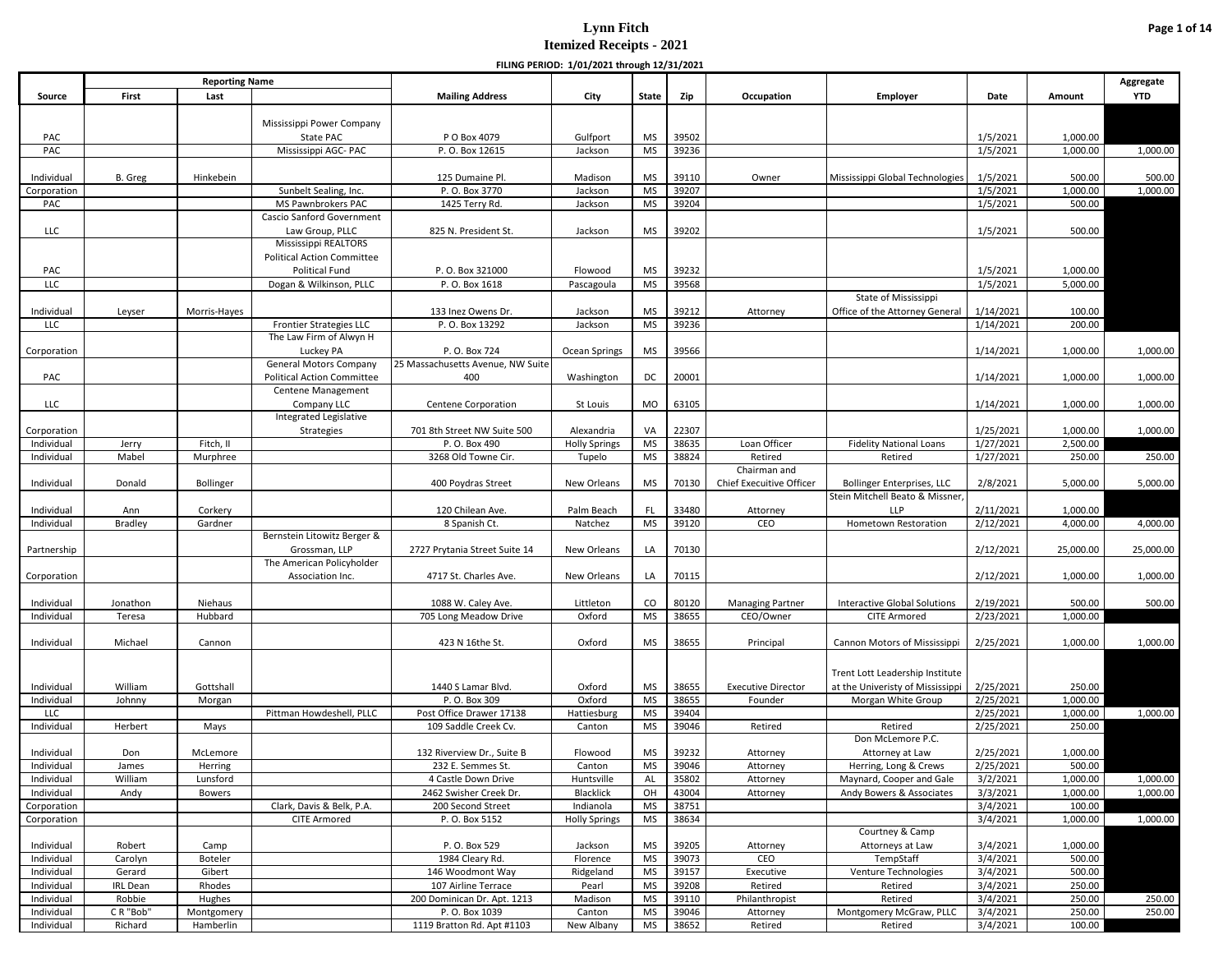|                          |               |                       |                                |                                                     | FILING PERIOD: 1/01/2021 through 12/31/2021 |                 |                |                             |                                          |                       |                     |            |
|--------------------------|---------------|-----------------------|--------------------------------|-----------------------------------------------------|---------------------------------------------|-----------------|----------------|-----------------------------|------------------------------------------|-----------------------|---------------------|------------|
|                          |               | <b>Reporting Name</b> |                                |                                                     |                                             |                 |                |                             |                                          |                       |                     | Aggregate  |
| Source                   | First         | Last                  |                                | <b>Mailing Address</b>                              | City                                        | <b>State</b>    | Zip            | Occupation                  | Employer                                 | Date                  | Amount              | <b>YTD</b> |
| Individual               | Barry         | Bouchillon            |                                | 40 Stateline Road West                              | Southaven                                   | MS              | 38671          | Agent                       | State Farm Insurance                     | 3/4/2021              | 100.00              |            |
|                          |               |                       |                                | 181 Main St.                                        |                                             |                 |                |                             | Paul T Benton                            |                       |                     |            |
| Individual               | Paul          | Benton                |                                | P. O. Box 1341                                      | Biloxi                                      | <b>MS</b>       | 39533          | Attorney                    | Attorney at Law                          | 3/4/2021              | 1,000.00            |            |
| Individual               | Matthew       | Mestayer              |                                | P.O. Box 1388                                       | Biloxi                                      | <b>MS</b>       | 39533          | Attorney                    | Reeves & Mestayer                        | 3/4/2021              | 5,000.00            | 5,000.00   |
|                          |               |                       | Law Offices of                 |                                                     |                                             |                 |                |                             |                                          |                       |                     |            |
| <b>LLC</b>               |               |                       | Craig M. Geno, PLLC            | 587 Highland Colony Parkway                         | Ridgeland                                   | <b>MS</b>       | 39157          |                             |                                          | 3/4/2021              | 500.00              | 500.00     |
| Corporation              |               |                       | MMC Materials, Inc.            | P.O. Box 2569                                       | Madison                                     | <b>MS</b>       | 39130          |                             |                                          | 3/4/2021              | 1,000.00            | 1,000.00   |
| Individual               | Antonio       | Dias                  |                                | 9026 SW 59th Ct.                                    | Pinecrest                                   | F               | 33156          | Partner                     | Jones Day                                | 3/5/2021              | 500.00              | 500.00     |
| Individual               | Courtney      | Snyder                |                                | 406 Quarter Horse Lane                              | Mars                                        | PA              | 16046          | Associate                   | Jones Day                                | 3/5/2021              | 500.00              | 500.00     |
| Individual               | Meade         | Mitchell              |                                | 4148 Dogwood Dr.                                    | Jackson                                     | <b>MS</b>       | 39211          | Attorney                    | <b>Butler Snow</b>                       | 3/11/2021             | 250.00              | 250.00     |
|                          |               |                       |                                |                                                     |                                             |                 |                |                             | Washington Insurance                     |                       |                     |            |
| Individual               | Wayne         | Washington            |                                | 2301 Country Club Rd.                               | Tupelo                                      | <b>MS</b>       | 38804          | Owner                       | Agency Inc.                              | 3/11/2021             | 500.00              |            |
| Individual               | Ruth          | Tant                  |                                | 26 Waterford Pl.                                    | Jackson                                     | <b>MS</b>       | 39211          | Retired                     | Retired                                  | 3/11/2021             | 250.00              |            |
|                          |               |                       |                                |                                                     |                                             |                 | 39157          |                             |                                          | 3/11/2021             |                     |            |
| Individual<br>Individual | John<br>James | Colette<br>Woods      |                                | 407 Bay Cove<br>P.O. Box 456                        | Ridgeland<br>Olive Branch                   | MS<br><b>MS</b> | 38654          | Attorney<br>Retired         | John M. Collette & Associates<br>Retired | 3/11/2021             | 250.00<br>500.00    |            |
|                          |               |                       |                                |                                                     |                                             |                 |                |                             |                                          |                       |                     |            |
| Individual               | David         | Houston III           |                                | P.O. Box 72                                         | Aberdeen                                    | MS              | 39730          | Attorney                    | Mitchell, McNutt & Sams, P.A.            | 3/11/2021             | 250.00              |            |
|                          |               |                       |                                |                                                     |                                             |                 |                |                             | State of Mississippi                     |                       |                     |            |
| Individual               | Leyser        | Morris-Hayes          |                                | 133 Inez Owens Dr.                                  | Jackson                                     | <b>MS</b>       | 39212          | Attorney                    | Office of the Attorney General           | 3/11/2021             | 100.00              |            |
| Individual               | John Robert   | Greer Sr.             |                                | 1027 CR 2                                           | <b>Hickory Flat</b>                         | <b>MS</b>       | 38633          | Retired                     | Retired                                  | 3/11/2021             | 250.00              |            |
| Individual               | Cindy         | Phillips              |                                | 372 Sun Dial Rd.                                    | Madison                                     | <b>MS</b>       | 39110          | Retired                     | Homemaker                                | 3/11/2021             | 200.00              |            |
| Individual               | Mark          | Utley                 |                                | P. O. Box 866                                       | Olive Branch                                | <b>MS</b>       | 38654          | Real Estate                 | <b>Utley Properties</b>                  | 3/11/2021             | 1,000.00            |            |
| Individual               | Marisa        | Davidson              |                                | 339 Sundial Rd.                                     | Madison                                     | <b>MS</b>       | 39110          | Homemaker                   | Homemaker                                | 3/12/2021             | 1,500.00            | 1,500.00   |
|                          |               |                       |                                | 1062 Highland Colony Pkwy.                          |                                             |                 |                |                             |                                          |                       |                     |            |
| LLC                      |               |                       | Davidson Bowie, PLLC           | Suite 275                                           | Ridgeland                                   | <b>MS</b>       | 39157          |                             |                                          | 3/12/2021             | 2,500.00            | 2,500.00   |
| Individual               | Joseph        | White, III            |                                | 16001 Quiet Vista Cir.                              | Delray Beach                                | <b>FL</b>       | 33446          | <b>Founding Shareholder</b> | Saxena White PA                          | 3/23/2021             | 2,500.00            | 2,500.00   |
| LLC                      |               |                       | Bruning Law Group, LLC         | 1201 Lincoln Mall Suite 100                         | Lincoln                                     | <b>NE</b>       | 68508          |                             |                                          | 3/23/2021             | 1,000.00            |            |
| Other:                   |               |                       |                                |                                                     |                                             |                 |                |                             |                                          |                       |                     |            |
| Tribal                   |               |                       |                                |                                                     |                                             |                 |                |                             |                                          |                       |                     |            |
| Authority                |               |                       | <b>HPUL Project Operations</b> | P.O. Box 516                                        | Upper Lake                                  | CA              | 95485          |                             |                                          | 3/23/2021             | 2,000.00            | 2,000.00   |
| Individual               | W. Clifton    | Van Cleave            |                                | 1037 Daisy Lane                                     | Summit                                      | <b>MS</b>       | 39666          | President & CEO             | Buffalo Services, Inc.                   | 3/23/2021             | 1,000.00            | 1,000.00   |
| Individual               | Bob           | Atkins                |                                | P. O. Box 755                                       | Madison                                     | <b>MS</b>       | 39130          | Agency Manager              | Farm Bureau Insurance                    | 3/23/2021             | 100.00              |            |
| Individual               | Donald        | Waller                |                                | 136 County Road 313                                 | Oxford                                      | <b>MS</b>       | 38655          | Owner - Farmer              | Waller Funeral Home                      | 3/23/2021             | 100.00              | 100.00     |
| Individual               | Darwin        | O'Neal                |                                | 7412 River View Drive                               | Gautier                                     | <b>MS</b>       | 39553          | Retired                     | Retired                                  | 3/23/2021             | 250.00              | 250.00     |
| Individual               | Tommye        | Favre                 |                                | 7412 Riverview St.                                  | Gautier                                     | <b>MS</b>       | 39553          | Retired                     | Retired                                  | 3/23/2021             | 250.00              | 250.00     |
| Individual               | Maya          | Saxena                |                                | 16001 Quiet Vista Circle                            | Delray Beach                                | FL              | 33446          | Attorney                    | Saxena White PA                          | 3/23/2021             | 2,500.00            |            |
| LLC<br>Individual        | Armin         | Moeller, Jr.          | Kahn, Swick & Foti, LLC        | 1100 Poydras St.; Suite 3200<br>346 St. Andrews Dr. | New Orleans<br>Jackson                      | LA<br><b>MS</b> | 70163<br>39211 |                             | Balch & Bingham, LLP                     | 3/31/2021<br>4/1/2021 | 25,000.00<br>500.00 |            |
|                          |               |                       | Community Mortgage and         | 542 West Main Street                                |                                             |                 |                | Attorney                    |                                          |                       |                     |            |
| Corporation              |               |                       | Loan, Inc.                     | P. O. Box 1122                                      | Tupelo                                      | <b>MS</b>       | 38802          |                             |                                          | 4/1/2021              | 1,000.00            | 1,000.00   |
| Individual               | Larry         | Bond                  |                                | 19711 Cutler Court                                  | Cutler Bay                                  | <b>FL</b>       | 33186          | Co-owner                    | WrapRoof                                 | 4/1/2021              | 1,000.00            |            |
| Individual               | Larry         | Bond                  |                                | 19711 Cutler Court                                  | Cutler Bay                                  | FL              | 33186          | Co-owner                    | WrapRoof                                 | 4/1/2021              | 2,000.00            |            |
| Individual               | Larry         | Bond                  |                                | 19711 Cutler Court                                  | Cutler Bay                                  | FL.             | 33186          | Co-owner                    | WrapRoof                                 | 4/1/2021              | 1,000.00            |            |
| Individual               | Larry         | Bond                  |                                | 203 West Broad Street                               | Saint Pauls                                 | <b>NC</b>       | 28384          |                             |                                          | 4/1/2021              | 1,000.00            | 5,000.00   |
| Individual               | Nancy         | Mavar                 |                                | 9102 Victoria Cir.                                  | Gulfport                                    | <b>MS</b>       | 39503          | Retired                     | Retired                                  | 4/7/2021              | 250.00              |            |
|                          |               |                       | Speed Commercial               |                                                     |                                             |                 |                |                             |                                          |                       |                     |            |
| LLC                      |               |                       | Real Estate, LLC               | P.O. Box 806                                        | Ridgeland                                   | MS              | 39158          |                             |                                          | 4/7/2021              | 500.00              | 500.00     |
|                          |               |                       |                                |                                                     |                                             |                 |                |                             |                                          |                       |                     |            |
| Individual               | Gina          | Delmedico             |                                | 5300 NW Almond Ave.                                 | Port St. Lucie                              | FL.             | 34986          | CEO/Founder                 | GLD Management Services, LLC             | 4/8/2021              | 10,000.00           | 10,000.00  |
|                          |               |                       |                                | 124 One Madison Plaza                               |                                             |                 |                |                             |                                          |                       |                     |            |
| Individual               | Chip          | Triplett              |                                | <b>Suite 1500</b>                                   | Madison                                     | <b>MS</b>       | 39110          | Real Estate                 | The Park Companies                       | 4/22/2021             | 5,000.00            | 5,000.00   |
| Individual               | John          | Hairston              |                                | 9114 Victoria Circle                                | Gulfport                                    | <b>MS</b>       | 39503          | CEO                         | Hancock Whitney                          | 4/22/2021             | 1,000.00            |            |
| LLC                      |               |                       | RS, LLC                        | 8151 Highway 177                                    | Red Rock                                    | OK              | 74651          |                             |                                          | 4/26/2021             | 2,500.00            | 2,500.00   |
| Individual               | David         | Marsh                 |                                | 1867 Crane Ridge Drive                              | Jackson                                     | MS              | 39216          | President                   | <b>Benchmark Construction</b>            | 4/28/2021             | 1,000.00            | 1,000.00   |
|                          |               |                       | Century Construction           |                                                     |                                             |                 |                |                             |                                          |                       |                     |            |
| Corporation              |               |                       | Group, Inc.                    | P.O. Box 1366                                       | Tupelo                                      | MS              | 38802          |                             | Page, Mannino, Peresich                  | 4/29/2021             | 1,000.00            | 1,000.00   |
|                          |               |                       |                                | P. O. Box 289                                       |                                             |                 |                |                             |                                          |                       |                     |            |
| Individual               | Ronald        | Peresich              |                                | 124 One Madison Plaza                               | Biloxi                                      | MS              | 39533          | <b>Founding Member</b>      | & McDermott, PLLC                        | 4/29/2021             | 1,000.00            | 1,000.00   |
| Individual               | Becky         | <b>Briggs</b>         |                                | Suite 1100                                          | Madison                                     | MS              | 39110          | <b>Managing Broker</b>      | <b>Briggs Properties, LLC</b>            | 5/2/2021              | 1,500.00            | 1,500.00   |
| Individual               | Trudy         | Moody                 |                                | 195 Highlands Hills Lane                            | Flora                                       | <b>MS</b>       | 39071          | Owner                       | Mercedes-Benz of Jackson                 | 5/5/2021              | 500.00              | 500.00     |
|                          |               |                       |                                |                                                     |                                             |                 |                |                             |                                          |                       |                     |            |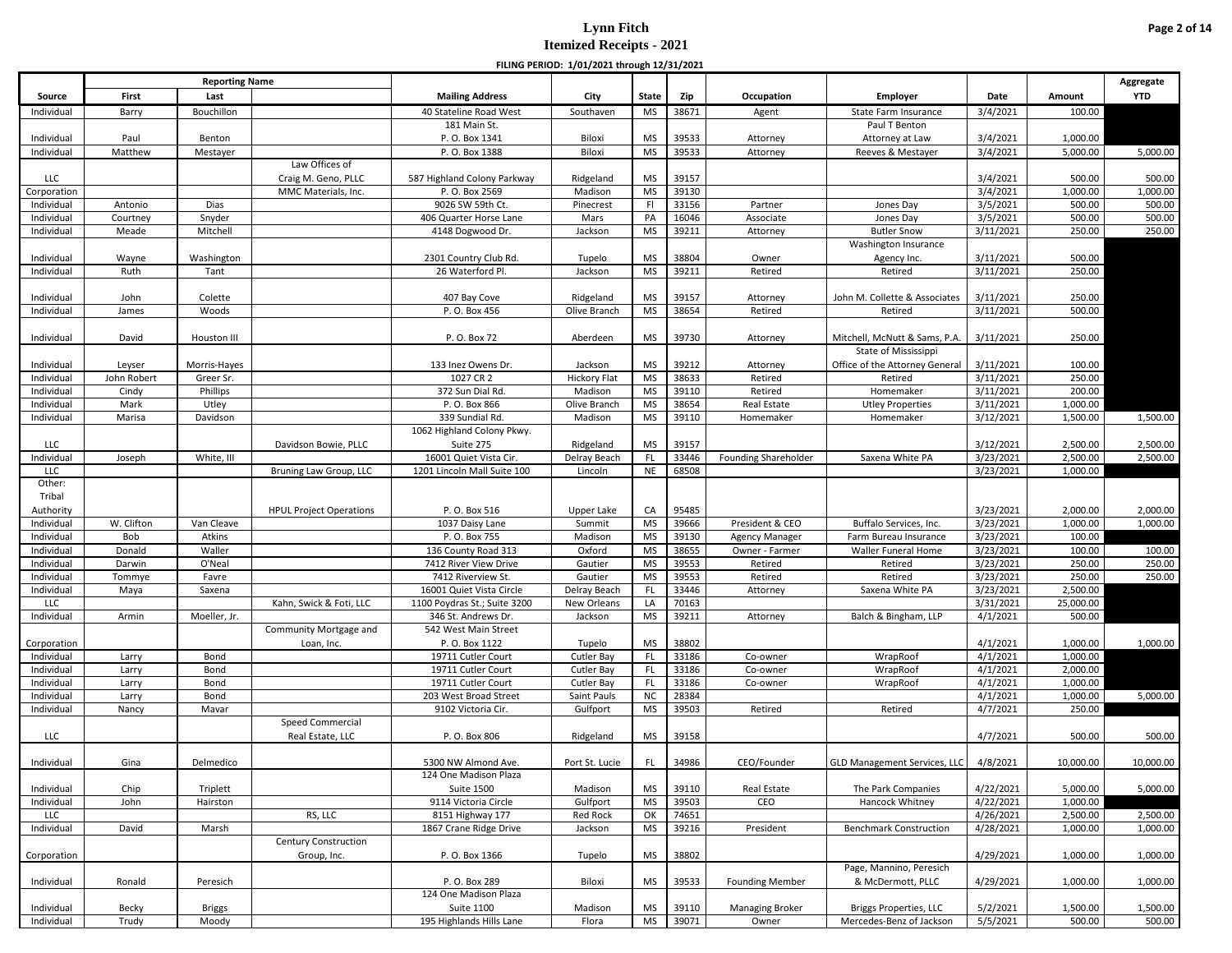|                          |                    |                       |                                 |                                                      | FILING FLAIOD. 1/01/2021 (INOUGH 12/31/2021 |                        |                |                            |                                  |                       |                      |                      |
|--------------------------|--------------------|-----------------------|---------------------------------|------------------------------------------------------|---------------------------------------------|------------------------|----------------|----------------------------|----------------------------------|-----------------------|----------------------|----------------------|
|                          |                    | <b>Reporting Name</b> |                                 |                                                      |                                             |                        |                |                            |                                  |                       |                      | Aggregate            |
| Source                   | First              | Last                  |                                 | <b>Mailing Address</b>                               | City                                        | State                  | Zip            | Occupation                 | Employer                         | Date                  | Amount               | <b>YTD</b>           |
|                          |                    |                       |                                 |                                                      |                                             |                        |                |                            | Timothy Gowan,                   |                       |                      |                      |
| Individual               | Sharon             | Gowan                 |                                 | P.O. Box 401                                         | Macon                                       | <b>MS</b>              | 39341          | Paralegal                  | Attoryney at Law                 | 5/7/2021              | 500.00               | 500.00               |
| Individual               | Maya               | Saxena                |                                 | 16001 Quiet Vista Circle                             | Delray Beach                                | <b>FL</b>              | 33446          | Attorney                   | Saxena White PA                  | 5/7/2021              | 3,500.00             |                      |
|                          |                    |                       |                                 | 342 N. Broadway<br>P.O. Box 842                      |                                             | <b>MS</b>              | 38802          |                            |                                  |                       | 1,000.00             |                      |
| Corporation              |                    |                       | Herring Chapman, PA             | 909 Poydras St.                                      | Tupelo                                      |                        |                |                            |                                  | 5/7/2021              |                      | 1,000.00             |
| Individual               | Joseph             | Canizaro              |                                 | <b>Suite 1700</b>                                    | New Orleans                                 | LA                     | 70112          | CEO                        | Corporate Capital, LLC           | 5/18/2021             | 10,000.00            | 10,000.00            |
| Corporation              |                    |                       | <b>Fideltiy National Loans</b>  | P.O. Box 490                                         | <b>Holly Springs</b>                        | <b>MS</b>              | 38635          |                            |                                  | 5/25/2021             | 1,000.00             | 1,000.00             |
| Individual               | Preston            | Dowell                |                                 | 5217 Kaywood Drive                                   | Jackson                                     | <b>MS</b>              | 39211          | <b>Financial Advisor</b>   | Morgan Stanley                   | 5/25/2021             | 250.00               | 250.00               |
| Individual               | Walker             | Dowell                |                                 | 3987 Berkley Dr.                                     | Jackson                                     | <b>MS</b>              | 39211          | <b>Financial Advisor</b>   | Morgan Stanley                   | 5/25/2021             | 250.00               | 250.00               |
| Individual               | Melanie            | Dowell                |                                 | 110 Rockingham Cir.                                  | Ridgeland                                   | <b>MS</b>              | 39157          | <b>Financial Advisor</b>   | Morgan Stanley                   | 5/25/2021             | 250.00               | 250.00               |
| Individual               | Sharon             | McCreery              |                                 | P.O. Box 2175                                        | Jackson                                     | <b>MS</b>              | 39225          | Consultant                 | <b>MJM Consulting Group</b>      | 5/25/2021             | 500.00               | 500.00               |
| Individual               | Harry              | Dendy                 |                                 | P.O. Box 122                                         | Clinton                                     | <b>MS</b>              | 39060          | President                  | Capital Ag Services, Inc.        | 5/25/2021             | 1,000.00             | 1,000.00             |
| Individual               | Richard            | Kuebler               |                                 | 108 Bradford Green                                   | Madison                                     | <b>MS</b>              | 39110          | Physician/Radiologist      | <b>LSUHSC</b>                    | 5/25/2021             | 1,000.00             |                      |
| Individual               | Walter             | Weems                 |                                 | P.O. Box 119                                         | Jackson                                     | <b>MS</b>              | 39205          | Attorney                   | Brunini Law Firm                 | 5/25/2021             | 1,000.00             | 1,000.00             |
| Individual               | John               | Milner                |                                 | P.O. Box 119                                         | Jackson                                     | <b>MS</b>              | 39205          | Attorney                   | Brunini Law Firm                 | 5/25/2021             | 1,000.00             | 1,000.00             |
| Individual               | Ken                | Rogers, Jr.           |                                 | 4210 Ridgewood Rd.                                   | Jackson                                     | <b>MS</b>              | 39211          | Attorney                   | Brunini Law Firm                 | 5/25/2021             | 1,000.00             | 1,000.00             |
| Individual               | Robert David       | Kaufman               |                                 | P.O. Box 119                                         | Jackson                                     | <b>MS</b>              | 39205          | Attorney                   | Brunini Law Firm                 | 5/25/2021             | 1,000.00             | 1,000.00             |
|                          |                    |                       |                                 |                                                      |                                             |                        |                |                            | Central Surgical Associates,     |                       |                      |                      |
| Individual               | James              | Rooks                 |                                 | 1739 Howard St.                                      | Jackson                                     | MS                     | 39202          | Physician                  | PLLC                             | 5/25/2021             | 1,000.00             | 1,000.00             |
| Individual               | Suzanne            | Faison                |                                 | 108 Perry Williams Rd                                | Madison                                     | <b>MS</b>              | 39110          | Paralegal                  | <b>Travelers Insurance</b>       | 5/25/2021             | 1,000.00             | 1,000.00             |
| Individual               | Samuel             | Kelly                 |                                 | 111 Spring Oak Dr.                                   | Madison                                     | <b>MS</b>              | 39110          | Attorney                   | Brunini Law Firm                 | 5/25/2021             | 1,000.00             | 1,000.00             |
|                          | Chris              |                       |                                 | 6690 Steve Lee Drive                                 | Lake                                        | <b>MS</b>              | 39092          | Vice President             | Simmons Erosion Control, Inc.    | 5/25/2021             | 500.00               | 500.00               |
| Individual               |                    | Simmons               |                                 |                                                      |                                             |                        |                |                            |                                  |                       |                      |                      |
| Individual               | Jennifer           | Simmons               |                                 | 6690 Steve Lee Drive                                 | Lake                                        | <b>MS</b>              | 39092          | President                  | Simmons Erosion Control, Inc.    | 5/25/2021             | 500.00               | 500.00               |
|                          |                    |                       |                                 |                                                      |                                             |                        |                |                            |                                  |                       |                      |                      |
| Corporation              |                    |                       | Simmons Erosion Control, Inc.   | 6690 Steve Lee Drive                                 | Lake                                        | <b>MS</b>              | 39092          |                            |                                  | 5/25/2021             | 1,000.00             | 1,000.00             |
|                          |                    |                       |                                 |                                                      |                                             |                        |                |                            |                                  |                       |                      |                      |
| Corporation              |                    |                       | Mississippi Discount Drugs      | 195 E Peace St.                                      | Canton                                      | MS                     | 39046          |                            |                                  | 5/25/2021             | 1,000.00             | 1,000.00             |
| LLC                      |                    |                       | H <sub>2</sub> LLC              | 109 Rosedown Dr.                                     | Madison                                     | <b>MS</b>              | 39110          |                            |                                  | 5/25/2021             | 1,000.00             |                      |
|                          |                    |                       |                                 |                                                      |                                             |                        |                |                            |                                  |                       |                      |                      |
| LLC                      |                    |                       | H2 Transportation Services, LLC | 337 Industrial Dr.                                   | Jackson                                     | <b>MS</b>              | 39209          |                            |                                  | 5/25/2021             | 1,000.00             | 1,000.00             |
| Corporation              |                    |                       | Tull Brothers, Inc.             | P.O. Box 867                                         | Corinth                                     | <b>MS</b>              | 38835          |                            |                                  | 5/25/2021             | 1,000.00             | 1,000.00             |
|                          |                    |                       |                                 |                                                      |                                             |                        |                |                            |                                  |                       |                      |                      |
| LLC                      |                    |                       | Southern Timber Products, LLC   | Post Office Box 5327                                 | Jackson                                     | <b>MS</b>              | 39296          |                            |                                  | 5/25/2021             | 1,000.00             | 1,000.00             |
| Corporation              |                    |                       | <b>Bryant Songy Snell</b>       | 300 Concourse Blvd. #103                             | Ridgeland                                   | <b>MS</b>              | 39157          |                            |                                  | 5/25/2021             | 500.00               | 500.00               |
|                          |                    |                       |                                 |                                                      |                                             |                        |                |                            |                                  |                       |                      |                      |
| Corporation              |                    |                       | ARDA Resort Owners Coalition    | 1201 15th Street NW; Suite 400                       | Washington                                  | DC                     | 20005          |                            |                                  | 5/25/2021             | 1,000.00             | 1,000.00             |
| Individual<br>Individual | Sherrie<br>Richard | Savett<br>Hamberlin   |                                 | 1124 Springmont Circle<br>1119 Bratton Rd. Apt #1103 | Bryn Mawr<br>New Albany                     | PA<br><b>MS</b>        | 19010<br>38652 | Attorney<br>Retired        | Berger Montague<br>Retired       | 5/28/2021<br>6/4/2021 | 10,000.00<br>100.00  | 10,000.00            |
| Individual               | Larry              | Lewis                 |                                 | P.O. Box 3303                                        | Ridgeland                                   | <b>MS</b>              | 39157          | Payroll/Insurance          | People Lease                     | 6/7/2021              | 5,000.00             |                      |
| Individual               | Thomas             | Duff                  |                                 | 73 Tidewater Rd.                                     | Hattiesburg                                 | <b>MS</b>              | 39042          | Co-owner                   | Duff Capital Investors           | 6/15/2021             | 5,000.00             | 5,000.00             |
|                          |                    |                       |                                 |                                                      |                                             |                        |                |                            |                                  |                       |                      |                      |
| Individual               | Luke               | Montgomery            |                                 | P. O. Box 37                                         | Fulton                                      | MS                     | 38843          | President & CEO            | Montgomery Enterprises, Inc.     | 6/22/2021             | 1,000.00             | 1,000.00             |
|                          |                    |                       |                                 |                                                      |                                             |                        |                |                            |                                  |                       |                      |                      |
|                          |                    |                       |                                 |                                                      |                                             |                        |                |                            |                                  |                       |                      |                      |
|                          |                    |                       |                                 |                                                      |                                             |                        |                | Small Business Advocate    |                                  |                       |                      |                      |
| Individual               | Harley             | Garrett, Jr.          |                                 | 12031 Water Ridge Dr.                                | Oxford                                      | MS                     | 38655          | IT Contracts - Procurement | Down South, LLC                  | 6/24/2021             | 1,000.00             | 1,000.00             |
| LLC                      |                    |                       | Maloney Management, LLC         | P.O. Box 1366                                        | Tupelo                                      | <b>MS</b>              | 38802          |                            |                                  | 6/24/2021             | 1,000.00             | 1,000.00             |
| LLC                      |                    |                       | Kahn Swick & Foti, LLC          | 1100 Poydras St.; Suite 3200                         | New Orleans                                 | LA                     | 70163          |                            |                                  | 6/30/2021             | 25,000.00            |                      |
|                          |                    |                       | Brassfield & Gorrie, LLC        |                                                      |                                             |                        |                |                            |                                  |                       |                      |                      |
| LLC                      |                    |                       | <b>General Contractors</b>      | 3021 7th Avenue South                                | Birmingham                                  | AL                     | 35233          |                            |                                  | 7/1/2021              | 1,000.00             | 1,000.00             |
| Individual               | James              | Herring               |                                 | 232 E. Semmes St.                                    | Canton                                      | <b>MS</b>              | 39046          | Attorney                   | Herring, Long & Crews            | 7/9/2021              | 1,000.00             |                      |
|                          |                    |                       | Mississippi Independent         | 4209 Lakeland Drive                                  |                                             |                        |                |                            |                                  |                       |                      |                      |
| PAC                      |                    |                       | RX PAC                          | Suite 399                                            | Flowood                                     | <b>MS</b>              | 39232          |                            |                                  | 7/19/2021             | 2,500.00             | 2,500.00             |
|                          |                    |                       |                                 |                                                      |                                             |                        |                |                            | Stein Mitchell Beato & Missner,  |                       |                      |                      |
| Individual               | Ann                | Corkery               |                                 | 118 Via Vizcaya<br>2445 Technology Forest Blvd.      | Palm Beach<br>The Woodlands                 | <b>FL</b><br><b>TX</b> | 33480<br>77381 | Attorney                   | LLP<br>Conn's Home Plus          | 8/4/2021              | 1,000.00<br>1,000.00 | 2,000.00<br>1,000.00 |
| Individual               | Rodney             | Lastinger             |                                 |                                                      |                                             |                        |                | President                  | Mississippi                      | 8/4/2021              |                      |                      |
| Individual               | Pete               | Cajoleas              |                                 | 141 Woodland Hills Blvd.                             | Madison                                     | <b>MS</b>              | 39110          | Attorney                   | <b>Attorney General's Office</b> | 8/5/2021              | 500.00               | 500.00               |
| LLC                      |                    |                       | Briar Hill Rest Home, LLC       | 1201 Gunter Rd.                                      | FLorence                                    | <b>MS</b>              | 39073          |                            |                                  | 8/5/2021              | 5,000.00             | 5,000.00             |
|                          |                    |                       |                                 |                                                      |                                             |                        |                |                            |                                  |                       |                      |                      |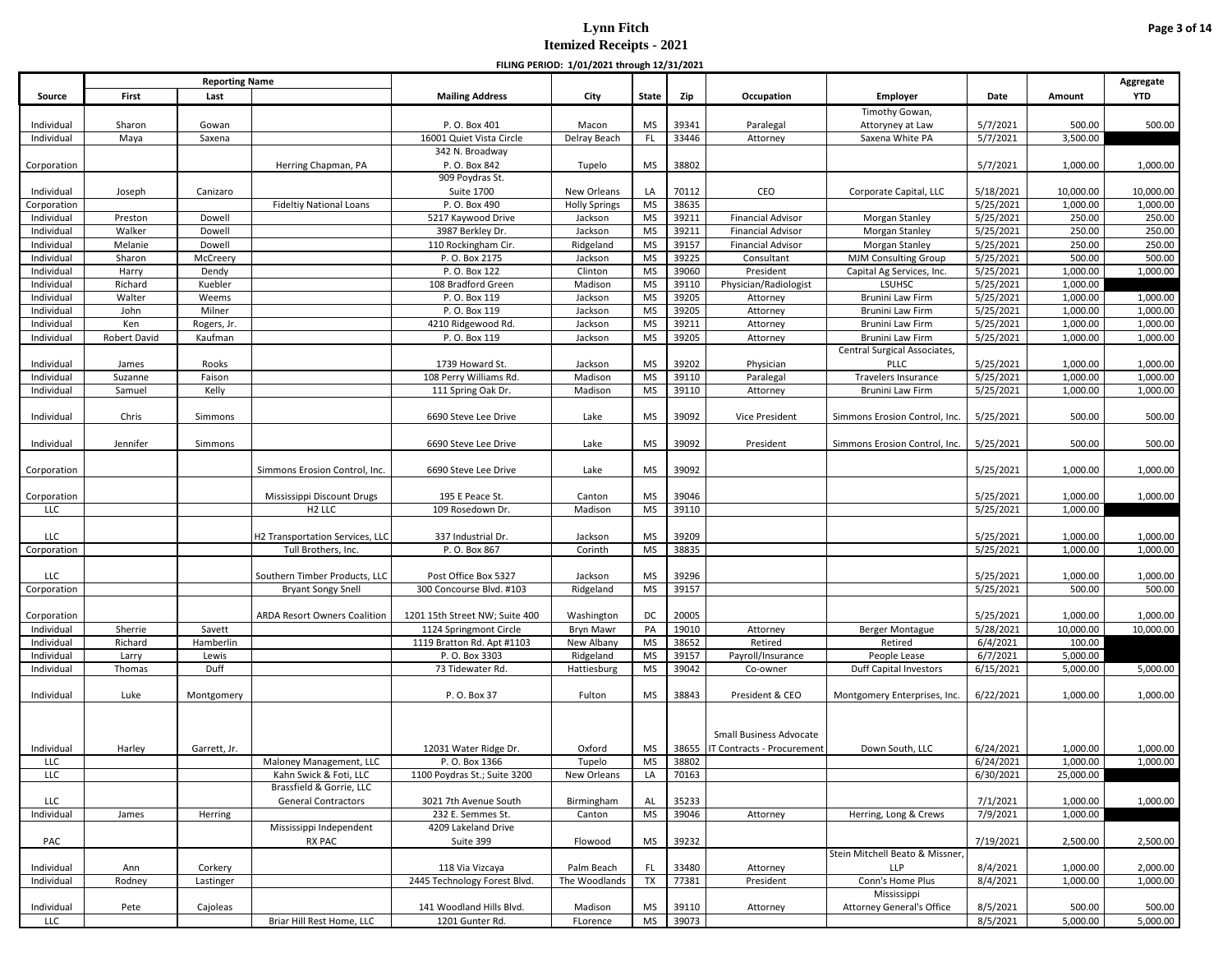|                           |                 |                       |                                     |                                              | FILING PERIOD: 1/01/2021 through 12/31/2021 |                        |                |                           |                                     |                      |                      |                      |
|---------------------------|-----------------|-----------------------|-------------------------------------|----------------------------------------------|---------------------------------------------|------------------------|----------------|---------------------------|-------------------------------------|----------------------|----------------------|----------------------|
|                           |                 | <b>Reporting Name</b> |                                     |                                              |                                             |                        |                |                           |                                     |                      |                      | Aggregate            |
| Source                    | First           | Last                  |                                     | <b>Mailing Address</b>                       | City                                        | <b>State</b>           | Zip            | Occupation                | <b>Employer</b>                     | Date                 | Amount               | <b>YTD</b>           |
| Individual                | James           | McCullogh II          |                                     | 122 Wildwood Dr.                             | Madison                                     | MS                     | 39110          | Attorney                  | Brunini Law Firm                    | 8/6/2021             | 750.00               | 750.00               |
| Corporation               |                 |                       | FL Crane & Sons, Inc.               | P.O. Box 428                                 | Fulton                                      | <b>MS</b>              | 38843          |                           |                                     | 8/6/2021             | 1,000.00             | 1,000.00             |
| Individual                | Kristin         | Strobel               |                                     | 902 11 St NE                                 | Washington                                  | DC                     | 20002          | Principal                 | <b>BGR</b> Group                    | 8/9/2021             | 1,000.00             | 1,000.00             |
| Individual                | Larry           | Lewis                 |                                     | P.O. Box 3303                                | Ridgeland                                   | <b>MS</b>              | 39157          | Payroll/Insurance         | People Lease                        | 8/16/2021            | 5,000.00             | 10,000.00            |
| Individual                | Herbert         | Mays                  |                                     | 109 Saddle Creek Cv.                         | Canton                                      | <b>MS</b>              | 39046          | Retired                   | Retired                             | 8/19/2021            | 100.00               | 350.00               |
|                           |                 |                       |                                     |                                              |                                             |                        |                |                           |                                     |                      |                      |                      |
| PAC                       |                 |                       | <b>Atmos Energy Corporation PAC</b> | 5430 LBJ Freeway, Suite 160                  | Dallas                                      | TX                     | 75240          |                           |                                     | 8/23/2021            | 1,000.00             | 1,000.00             |
|                           |                 |                       | Riggs Abney Neal Turpen             |                                              |                                             |                        |                |                           |                                     |                      |                      |                      |
| Corporation               |                 |                       | Orbison Lewis                       | 502 West 6th Street                          | Tulsa                                       | OK                     | 74119          |                           |                                     | 8/23/2021            | 1,000.00             | 1,000.00             |
| Individual                | Carey           | Johnston              |                                     | 1064 Stokes Rd.                              | Canton                                      | <b>MS</b>              | 39046          | Retired                   | Retired                             | 8/26/2021            | 250.00               | 250.00               |
| LLC                       |                 |                       | The Hurst Group LLC                 | 2210 Culleywood Road                         | Jackson                                     | <b>MS</b>              | 39211          |                           |                                     | 8/31/2021            | 1,000.00             |                      |
| Partnership               |                 |                       | Dentons US LLP                      | 233 S. Wacker Drive                          | Chicago                                     | ΠL                     | 60606          |                           |                                     | 8/31/2021            | 1,000.00             | 1,000.00             |
|                           |                 |                       | Nelson Mullins Riley                |                                              |                                             |                        |                |                           |                                     |                      |                      |                      |
|                           |                 |                       | & Scarborough                       |                                              |                                             |                        |                |                           |                                     |                      |                      |                      |
| PAC                       |                 |                       | <b>Federal Political Committee</b>  | Post Office Box 11070                        | Columbia                                    | <b>SC</b>              | 29211          |                           |                                     | 8/31/2021            | 1,000.00             | 1,000.00             |
| Corporation               |                 |                       | Tyson Foods Inc.                    | P.O. Box 2020                                | Springdale                                  | AR                     | 72765          |                           |                                     | 8/31/2021            | 1,000.00             | 1,000.00             |
|                           |                 |                       |                                     |                                              |                                             |                        |                |                           |                                     |                      |                      |                      |
|                           |                 |                       | <b>Trinity Industries Employee</b>  |                                              |                                             |                        |                |                           |                                     |                      |                      |                      |
|                           |                 |                       | <b>Political Action Committee</b>   | 14221 North Dallas Parkway                   |                                             |                        |                |                           |                                     |                      |                      |                      |
| PAC                       |                 |                       | (TRN) Inc.                          | Suite 1100                                   | Dallas                                      | TX                     | 75254          |                           |                                     | 8/31/2021            | 1,000.00             | 1,000.00             |
|                           |                 |                       |                                     | 181 Main St.                                 |                                             |                        |                |                           | Paul T Benton                       |                      |                      |                      |
| Individual                | Paul            | Benton                |                                     | P.O. Box 1341                                | Biloxi                                      | MS                     | 39533          | Attorney                  | Attorney at Law                     | 9/1/2021             | 500.00               | 1,500.00             |
|                           |                 |                       |                                     | 1012 Madison Ave.                            |                                             |                        |                | <b>Managing Member</b>    |                                     |                      |                      |                      |
| Individual                | Monica          | Harrigill             |                                     | Suite A                                      | Madison                                     | <b>MS</b>              | 39110          | Co-Founder                | <b>Sunray Companies</b>             | 9/3/2021             | 1,000.00             | 1,000.00             |
|                           |                 |                       |                                     |                                              |                                             |                        |                |                           | Courtney & Camp                     |                      |                      |                      |
| Individual                | Robert          | Camp                  |                                     | P.O. Box 529                                 | Jackson                                     | <b>MS</b>              | 39205          | Attorney                  | Attorneys at Law                    | 9/3/2021             | 1,000.00             |                      |
| Individual                | Steve           | Baron                 |                                     | 5616 Yolanda Circle                          | Dallas                                      | TX                     | 75229          | Shareholder, Attorney     | Baron & Budd                        | 9/3/2021             | 2,500.00             | 2,500.00             |
| Individual                | John            | Fiske                 |                                     | 20771 Camino Cielo Azul                      | <b>Elfin Forest</b>                         | CA                     | 92029          | Shareholder, Attorney     | Baron Budd                          | 9/5/2021             | 2,500.00             | 2,500.00             |
| Individual                | Burton          | LeBlanc               |                                     | 2935 Murphy Drive                            | <b>Baton Rouge</b>                          | LA                     | 70809          | Shareholder, Attorney     | Baron Budd                          | 9/6/2021             | 2,500.00             | 2,500.00             |
| Individual                | Jennifer        | Connolly              |                                     | 14234 Forsythe Rd.                           | Sykesville                                  | MD                     | 21784          | Shareholder, Attorney     | Baron Budd                          | 9/7/2021             | 2,500.00             | 2,500.00             |
|                           |                 |                       | <b>Benchmark Construction</b>       |                                              |                                             |                        |                |                           |                                     |                      |                      |                      |
| Corporation               |                 |                       | Corp.                               | P.O. Box 31177                               | Jackson                                     | <b>MS</b>              | 39286          |                           |                                     | 9/7/2021             | 1,000.00             | 1,000.00             |
|                           |                 |                       |                                     | Riverfront Plaza, East Tower                 |                                             |                        |                |                           |                                     |                      |                      |                      |
| Partnership               |                 |                       | Hunton Andrewd Kurth LLP            | 951 East Byrd Street                         | Richmond                                    | VA                     | 23219          |                           |                                     | 9/7/2021             | 1,000.00             | 1,000.00             |
|                           |                 |                       |                                     |                                              |                                             |                        |                |                           |                                     |                      |                      |                      |
| Individual                | John            | Colette               |                                     | 407 Bay Cove                                 | Ridgeland                                   | <b>MS</b>              | 39157          | Attorney                  | John M. Collette & Associates       | 9/7/2021             | 500.00               | 750.00               |
| Individual                | Kenneth         | Dickerson             |                                     | P. O. Box 712                                | <b>Holly Springs</b>                        | <b>MS</b>              | 38635          | Sheriff                   | Marshall County                     | 9/7/2021             | 1,000.00             | 1,000.00             |
| Individual                | Wesley          | Goings, III           |                                     | 101 Kirkwood Court                           | Jackson                                     | <b>MS</b>              | 39211          | <b>Telecom Management</b> | Telapex, Inc.                       | 9/7/2021             | 1,000.00             | 1,000.00             |
| Individual                | Barry           | Bouchillon            |                                     | 40 Stateline Road West                       | Southaven                                   | <b>MS</b>              | 38671          | Agent                     | State Farm Insurance                | 9/7/2021             | 250.00               | 350.00               |
| LLC                       |                 |                       | Alben N Hopkins PLLC                | 2701 24th Ave.                               | Gulfport                                    | <b>MS</b>              | 39501          |                           |                                     | 9/7/2021             | 250.00               | 250.00               |
| Corporation               |                 |                       | Clark, Davis & Belk, P.A.           | 200 Second Street                            | Indianola                                   | <b>MS</b>              | 38751          |                           |                                     | 9/7/2021             | 250.00               | 350.00               |
| Individual                | Victor          | Mavar                 |                                     | 9102 Victoria Cir.                           | Gulfport                                    | MS                     | 39503          | Retired                   | Retired                             | 9/7/2021             | 500.00               | 750.00               |
|                           |                 |                       |                                     |                                              |                                             |                        |                |                           | Don McLemore P.C.                   |                      |                      |                      |
| Individual                | Don             | McLemore              |                                     | 132 Riverview Dr., Suite B<br>P. O. Box 6717 | Flowood<br>Jackson                          | <b>MS</b><br><b>MS</b> | 39232<br>39282 | Attorney                  | Attorney at Law                     | 9/7/2021<br>9/7/2021 | 1,000.00<br>1,000.00 | 2,000.00<br>1,000.00 |
| Corporation               |                 |                       | Deviney Construction                |                                              |                                             |                        | 39282          |                           |                                     | 9/7/2021             |                      |                      |
| Corporation<br>Individual | Mike            | Fuller                | <b>Baker Services</b>               | P.O. Box 6717<br>1311 Ponce De Leon          | Jackson<br>San Juan                         | <b>MS</b><br>PR        | 00907          | Attorney                  | Farrell & Fuller                    | 9/8/2021             | 1,000.00<br>2,500.00 | 1,000.00<br>2,500.00 |
|                           |                 |                       |                                     |                                              |                                             |                        |                | President and             |                                     |                      |                      |                      |
| Individual                | Russell         | Budd                  |                                     | 2615 State Street                            | Dallas                                      | <b>TX</b>              | 75204          | Managins Shareholder      | Baron & Budd                        | 9/8/2021             | 5,000.00             | 5,000.00             |
| Individual                | <b>Brice</b>    |                       |                                     | 1201 Farnsworth Ave.                         |                                             | <b>MS</b>              | 39567          |                           |                                     | 9/10/2021            | 250.00               | 250.00               |
| Individual                | <b>IRL</b> Dean | Wiggins<br>Rhodes     |                                     | 107 Airline Terrace                          | Pascagoula<br>Pearl                         | MS                     | 39208          | Attorney<br>Retired       | Taggart, Rimes & Wiggins<br>Retired | 9/10/2021            | 250.00               | 500.00               |
| Individual                | James           | Woods                 |                                     | P.O. Box 456                                 | Olive Branch                                | <b>MS</b>              | 38654          | Retired                   | Retired                             | 9/10/2021            | 250.00               |                      |
| Individual                | Elizabeth       | Veazey                |                                     | 25 Sunset Drive                              | Indianola                                   | <b>MS</b>              | 38751          | Vice President            | Gresham Petroleum Co.               | 9/10/2021            | 500.00               | 500.00               |
| Individual                | James           | Herring               |                                     | 232 E. Semmes St.                            | Canton                                      | <b>MS</b>              | 39046          | Attorney                  | Herring, Long & Crews               | 9/10/2021            | 1,000.00             |                      |
| Individual                | Carolyn         | Boteler               |                                     | 1984 Cleary Rd.                              | Florence                                    | <b>MS</b>              | 39073          | CEO                       | TempStaff                           | 9/10/2021            | 500.00               | 1,000.00             |
| Individual                | Daniel          | Grafton               |                                     | 1228 Stokes Rd.                              | Canton                                      | <b>MS</b>              | 39046          | Retired                   | Retired                             | 9/10/2021            | 500.00               | 500.00               |
|                           |                 |                       |                                     | 108 Bradford Green                           |                                             | <b>MS</b>              | 39110          | Physician/Radiologist     | <b>LSUHSC</b>                       | 9/10/2021            |                      |                      |
| Individual                | Richard         | Kuebler               | Hernando Smiles                     | 007 E. Commerce St.                          | Madison                                     |                        | 38632          |                           |                                     | 9/10/2021            | 1,000.00             |                      |
| Corporation               |                 |                       |                                     | P.O. Box 130                                 | Hernando                                    | <b>MS</b>              |                |                           | Balch & Bingham, LLP                | 9/10/2021            | 1,000.00             | 1,000.00             |
| Individual                | Ben             | Stone                 |                                     |                                              | Gulfport                                    | <b>MS</b>              | 39502          | Attorney                  | <b>CITE Armored</b>                 |                      | 500.00               | 500.00               |
| Individual                | Teresa          | Hubbard               |                                     | 705 Long Meadow Drive                        | Oxford                                      | <b>MS</b>              | 38655          | CEO/Owner                 |                                     | 9/10/2021            | 500.00               |                      |
|                           |                 |                       | National Beer Wholesalers           |                                              |                                             |                        |                |                           |                                     |                      |                      |                      |
| Corporation               |                 |                       | Association                         | 1101 King Street, Suite 600                  | Alexandria                                  | VA                     | 22314          |                           |                                     | 9/14/2021            | 250.00               | 250.00               |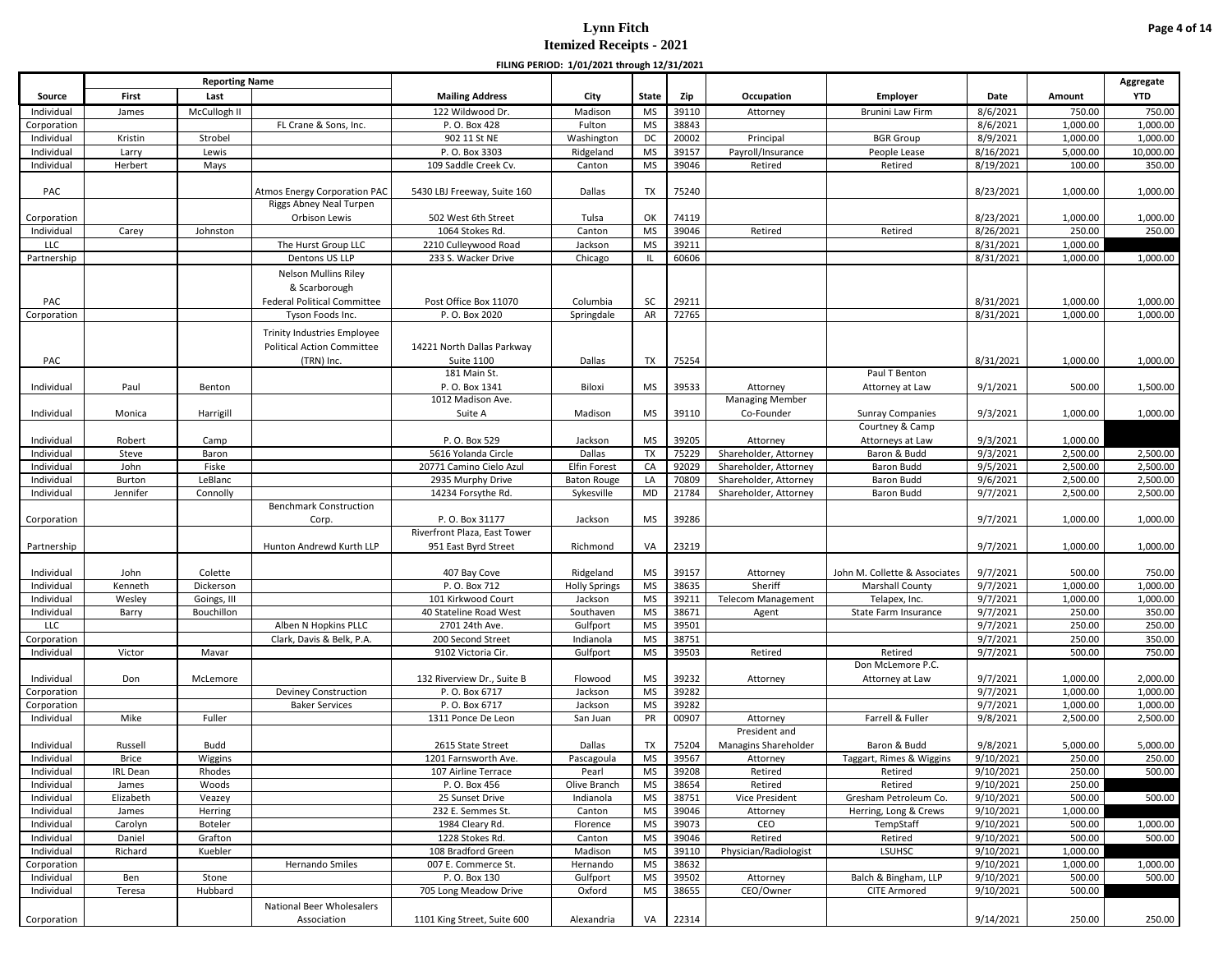|                          |                 |                       |                                    |                                           | FILING PERIOD: 1/01/2021 through 12/31/2021 |                        |                |                                 |                                          |                        |                     |                     |
|--------------------------|-----------------|-----------------------|------------------------------------|-------------------------------------------|---------------------------------------------|------------------------|----------------|---------------------------------|------------------------------------------|------------------------|---------------------|---------------------|
|                          |                 | <b>Reporting Name</b> |                                    |                                           |                                             |                        |                |                                 |                                          |                        |                     | Aggregate           |
| Source                   | First           | Last                  |                                    | <b>Mailing Address</b>                    | City                                        | <b>State</b>           | Zip            | Occupation                      | Employer                                 | Date                   | Amount              | <b>YTD</b>          |
| Individual               | Frank           | Genzer                |                                    | 145 Saint Jude Street                     | Biloxi                                      | MS                     | 39530          | Architect                       | <b>WHLC Architecture</b>                 | 9/16/2021              | 500.00              | 500.00              |
| Individual               | Paul            | Connell               |                                    | 4647 Pine Manor Circle                    | Middleton                                   | WI                     | 53562          | Attorney                        | Cozen O'Connor                           | 9/17/2021              | 500.00              | 500.00              |
| Individual               | Douglas         | Wright                |                                    | 2844 Traceland Dr.                        | Tupelo                                      | MS                     | 38801          | <b>Managing Member</b><br>& CEO | <b>Community Eldercare Services</b>      | 9/17/2021              | 1,000.00            | 1,000.00            |
|                          |                 |                       |                                    |                                           |                                             |                        |                |                                 |                                          |                        |                     |                     |
| Individual               | David           | Houston III           |                                    | P.O. Box 72                               | Aberdeen                                    | <b>MS</b>              | 39730          | Attorney                        | Mitchell, McNutt & Sams, P.A.            | 9/17/2021              | 500.00              | 750.00              |
| Individual               | Matt            | Jensen                |                                    | P.O. Box 1274                             | Madison                                     | <b>MS</b>              | 39130          | Real Estate                     | Self-employed                            | 9/17/2021              | 250.00              | 250.00              |
| Individual               | Ruth            | Tant                  |                                    | 26 Waterford Pl.                          | Jackson                                     | <b>MS</b>              | 39211          | Retired                         | Retired                                  | 9/17/2021              | 100.00              | 350.00              |
| Individual               | Bob             | Atkins                |                                    | P.O. Box 755                              | Madison                                     | <b>MS</b>              | 39130          | <b>Agency Manager</b>           | Farm Bureau Insurance                    | 9/17/2021              | 250.00              | 350.00              |
| Individual               | Joseph          | Washburne             |                                    | 152 Wild Meadows                          | Hattiesburg                                 | <b>MS</b>              | 39402          | OB/GYN                          | Woman's Pavilion                         | 9/17/2021              | 250.00              | 250.00              |
| PAC                      |                 |                       | Nucor Steel Recyclers<br>of MS PAC | 3630 Fourth St.                           | Flowood                                     | <b>MS</b>              | 39232          |                                 |                                          | 9/17/2021              | 2,000.00            | 2,000.00            |
| Partnership              | Jeremy          | Lieberman             | Pomerantz, LLP                     | 600 Third Avenue - 20 Flr                 | New York                                    | <b>NY</b>              | 10016          |                                 |                                          | 9/20/2021              | 10,562.50           | 10,562.50           |
| Partnership              | Jennifer        | Pafiti                | Pomerantz, LLP                     | 600 Third Avenue - 20 Flr                 | New York                                    | <b>NY</b>              | 10016          |                                 |                                          | 9/20/2021              | 625.00              | 625.00              |
| Partnership              | Emma            | Gilmore               | Pomerantz, LLP                     | 600 Third Avenue - 20 Flr                 | New York                                    | <b>NY</b>              | 10016          |                                 |                                          | 9/20/2021              | 437.50              | 437.50              |
| Partnership              | Joshua          | Silverman             | Pomerantz, LLP                     | 600 Third Avenue - 20 Flr                 | New York                                    | <b>NY</b>              | 10016          |                                 |                                          | 9/20/2021              | 437.50              | 437.50              |
| Partnership              | Michael         | Wernke                | Pomerantz, LLP                     | 600 Third Avenue - 20 Flr                 | New York                                    | <b>NY</b>              | 10016          |                                 |                                          | 9/20/2021              | 437.50              | 437.50              |
| <b>LLC</b>               |                 |                       | Brown Bag Social Club LLC          | 929 Washington Ave                        | Ocean Springs                               | <b>MS</b>              | 39564          |                                 |                                          | 9/20/2021              | 500.00              | 500.00              |
|                          |                 |                       |                                    |                                           |                                             |                        |                | Chairman and                    |                                          |                        |                     |                     |
| Individual               | Roy             | Anderson III          |                                    | P.O. Box 520                              | Gulfport                                    | <b>MS</b>              | 39502          | Chief Execuitive Officer        | AnderCorp                                | 9/20/2021              | 1,500.00            | 1,500.00            |
| Individual               | Andrew          | Gilich, Jr.           |                                    | 2026 Tuilleries Cv                        | Biloxi                                      | <b>MS</b>              | 39531          | Mayor                           | City of Biloxi                           | 9/20/2021              | 1,000.00            | 1,000.00            |
| Individual               | Hunter          | Lipscomb              |                                    | 605 Arbour Ct.                            | Ridgeland                                   | <b>MS</b>              | 39157          | Construction                    | AnderCorp                                | 9/20/2021              | 250.00              | 250.00              |
| Individual               | Milton          | Marquis               |                                    | 11509 Lake Potomac Drive                  | Potomac                                     | MD                     | 20854          | Attorney                        | Cozen O'Connor                           | 9/20/2021              | 500.00              | 500.00              |
| Individual               | Jerry           | Kilgore               |                                    | 12724 Redfield Ln.                        | Glen Allen                                  | VA                     | 23059          | Attorney                        | Cozen O'Connor                           | 9/20/2021              | 500.00              | 500.00              |
| Individual               | Lori            | Kalani                |                                    | 815 116th Avenue                          | Saint Petersburg                            | FL                     | 33706          | Attorney                        | Cozen O'Connor                           | 9/20/2021              | 500.00              | 500.00              |
| Individual               | Bernard         | Nash                  |                                    | 155 East Boac Raton Road                  | Boca Raton                                  | FL.                    | 33432          | Attorney                        | Cozen O'Connor                           | 9/20/2021              | 500.00              | 500.00              |
| <b>LLC</b>               |                 |                       | Kahn Swick & Foti, LLC             | 1100 Poydras St.; Suite 3200              | New Orleans                                 | LA                     | 70163          |                                 | The Law Offices of                       | 9/21/2021              | 20,000.00           | 70,000.00           |
|                          |                 |                       |                                    |                                           |                                             |                        |                |                                 |                                          |                        |                     |                     |
| Individual<br>Individual | Alwyn<br>George | Luckey<br>Neville     |                                    | 1629 Government St.<br>403 Garden Park Cv | Ocean Springs<br>Brandon                    | <b>MS</b><br><b>MS</b> | 39564<br>39047 | Attorney                        | Alwyn H. Luckey                          | 9/22/2021<br>9/23/2021 | 10,000.00<br>200.00 | 10,000.00<br>200.00 |
| Individual               | Richard         | Hamberlin             |                                    | 1119 Bratton Rd. Apt #1103                | New Albany                                  | <b>MS</b>              | 38652          | Retired                         | Retired                                  | 9/23/2021              | 100.00              | 300.00              |
|                          |                 |                       |                                    |                                           |                                             |                        |                |                                 |                                          |                        |                     |                     |
|                          |                 |                       |                                    |                                           |                                             |                        |                |                                 | Trent Lott Leadership Institute          |                        |                     |                     |
| Individual               | William         | Gottshall             |                                    | 1440 S Lamar Blvd.                        | Oxford                                      | <b>MS</b>              | 38655          | <b>Executive Director</b>       | at the Univeristy of Mississippi         | 9/23/2021              | 100.00              |                     |
| Individual               | Armin           | Moeller, Jr.          |                                    | 346 St. Andrews Dr.                       | Jackson                                     | <b>MS</b>              | 39211          | Attorney                        | Balch & Bingham, LLP                     | 9/23/2021              | 1,000.00            | 1,500.00            |
| Individual               | John Robert     | Greer Sr.             |                                    | 1027 CR 2                                 | <b>Hickory Flat</b>                         | <b>MS</b>              | 38633          | Retired                         | Retired                                  | 9/23/2021              | 150.00              |                     |
| <b>LLC</b>               |                 |                       | Bayou Concrete, LLC                | Post Offce Box 3868                       | Gulfport                                    | <b>MS</b>              | 39505          |                                 |                                          | 9/23/2021              | 500.00              | 500.00              |
|                          |                 |                       | Kessler Topaz Meltzer              |                                           |                                             |                        |                |                                 |                                          |                        |                     |                     |
| Partnership              |                 |                       | & Check, LLP                       | 280 King of Prussia Road                  | Radnor                                      | PA                     | 19087          |                                 |                                          | 9/24/2021              | 25,000.00           | 25,000.00           |
|                          |                 |                       |                                    |                                           |                                             |                        |                |                                 | Levin Papantonio Rafferty                |                        |                     |                     |
|                          |                 |                       |                                    |                                           |                                             |                        |                |                                 | Proctor Buchanan O'Brien Barr            |                        |                     |                     |
| Individual               | Virginia        | Buchanan              |                                    | 1618 E La Rua St.                         | Pensacola                                   | FL.                    | 32501          | Attorney                        | & Mougey PA                              | 9/28/2021              | 500.00              | 500.00              |
|                          |                 |                       |                                    |                                           |                                             |                        |                |                                 | Levin Papantonio Rafferty                |                        |                     |                     |
|                          |                 |                       |                                    | 316 S Baylen St.                          |                                             |                        |                |                                 | Proctor Buchanan O'Brien Barr            |                        |                     |                     |
| Individual               | Mark            | Proctor               |                                    | Suite 600                                 | Pensacola                                   | FL                     | 32502          | Attorney                        | & Mougey PA<br>Levin Papantonio Rafferty | 9/28/2021              | 500.00              | 500.00              |
|                          |                 |                       |                                    | 316 S Baylen St.                          |                                             |                        |                |                                 | Proctor Buchanan O'Brien Barr            |                        |                     |                     |
|                          | Mike            |                       |                                    | Suite 600                                 |                                             | FL.                    | 32502          |                                 | & Mougey PA                              |                        | 500.00              | 500.00              |
| Individual               |                 | Papantonio            |                                    |                                           | Pensacola                                   |                        |                | Attorney                        | Levin Papantonio Rafferty                | 9/28/2021              |                     |                     |
|                          |                 |                       |                                    |                                           |                                             |                        |                |                                 | Proctor Buchanan O'Brien Barr            |                        |                     |                     |
| Individual               | Peter           | Mougey                |                                    | 2200 Whaley Ave.                          | Pensacola                                   | FL.                    | 32503          | Attorney                        | & Mougey PA                              | 9/28/2021              | 2,000.00            | 2,000.00            |
|                          |                 |                       |                                    |                                           |                                             |                        |                |                                 |                                          |                        |                     |                     |
|                          |                 |                       | Hill, Peterson, Carper, Bee,       |                                           |                                             |                        |                |                                 |                                          |                        |                     |                     |
| LLC                      |                 |                       | & Deitzler, P.L.L.C.               | 500 Tracy Way                             | Charleston                                  | WV                     | 25311          |                                 |                                          | 9/28/2021              | 2,500.00            | 2,500.00            |
| Individual               | <b>B.T.</b>     | Steadman              |                                    | P.O. Box 12761                            | Jackson                                     | <b>MS</b>              | 39236          | <b>Managing Member</b>          | Vacuum Truck Rentals, LLC                | 9/28/2021              | 1,000.00            | 1,000.00            |
|                          |                 |                       | Laurel Machine                     | 810 Front St.                             |                                             |                        |                |                                 |                                          |                        |                     |                     |
| Corporation              |                 |                       | & Foundry Co.                      | P.O. Box 1049                             | Laurel                                      | MS                     | 39441          |                                 |                                          | 9/28/2021              | 1,000.00            | 1,000.00            |
| Individual               | Cindy           | Phillips              |                                    | 372 Sun Dial Rd.                          | Madison                                     | <b>MS</b>              | 39110          | Retired                         | Homemaker                                | 9/30/2021              | 100.00              | 300.00              |
| <b>LLC</b>               |                 |                       | Myers Law Group PLLC               | P. O. box 876                             | Hernando                                    | <b>MS</b>              | 38632          |                                 |                                          | 9/30/2021              | 250.00              | 250.00              |
| Individual               | Diane           | Hawks                 |                                    | 113 13th St. SE                           | Washington                                  | DC                     | 20003          | Retired                         | Retired                                  | 9/30/2021              | 250.00              | 250.00              |
| LLC                      |                 |                       | Bay Street, LLC                    | P.O. Box 12485                            | Jackson                                     | <b>MS</b>              | 39236          |                                 |                                          | 10/8/2021              | 500.00              | 500.00              |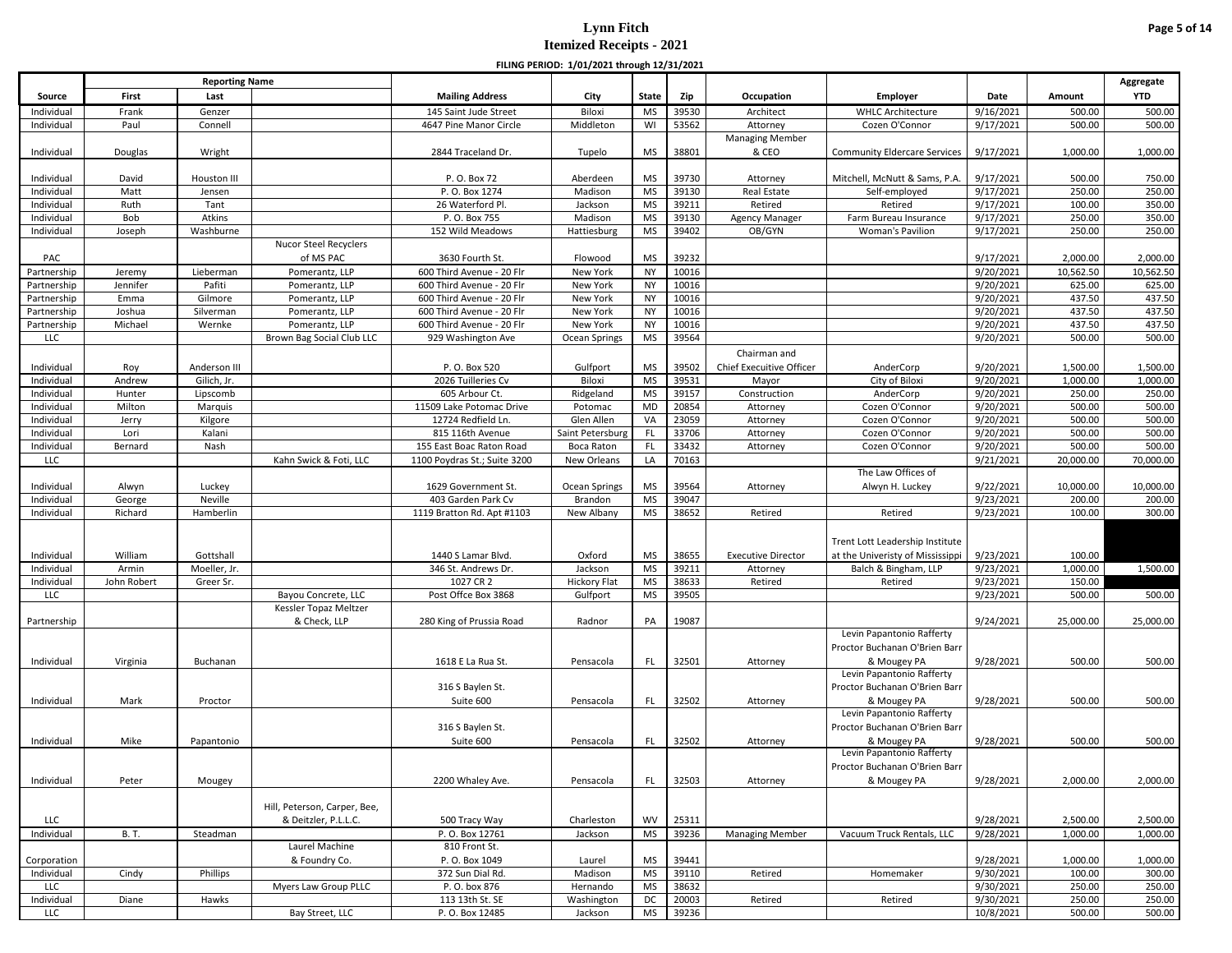|             |          |                       |                                   |                                 | FILING FLAIOD. 1/01/2021 (INOUGH 12/31/2021 |              |       |                            |                                                                     |            |           |            |
|-------------|----------|-----------------------|-----------------------------------|---------------------------------|---------------------------------------------|--------------|-------|----------------------------|---------------------------------------------------------------------|------------|-----------|------------|
|             |          | <b>Reporting Name</b> |                                   |                                 |                                             |              |       |                            |                                                                     |            |           | Aggregate  |
| Source      | First    | Last                  |                                   | <b>Mailing Address</b>          | City                                        | <b>State</b> | Zip   | Occupation                 | Employer                                                            | Date       | Amount    | <b>YTD</b> |
| <b>LLC</b>  |          |                       | Capitol Street, LLC               | P. O. Box 12485                 | Jackson                                     | MS           | 39236 |                            |                                                                     | 10/8/2021  | 500.00    | 500.00     |
| Corporation |          |                       | PhRMA                             | 950 F Street NW, Suite 300      | Washington                                  | DC           | 20004 |                            | Bernstein Litowitz Berger &                                         | 10/8/2021  | 1,000.00  | 1,000.00   |
| Individual  | Gregory  | Gelderman             |                                   | 2727 Prytania Street Suite 14   | New Orleans                                 | LA           | 70130 | Attorney                   | Grossman, LLP                                                       | 10/9/2021  | 5,000.00  | 5,000.00   |
| Individual  | Matthew  | McCarley              |                                   | 5473 Blair Road                 | Dallas                                      | <b>TX</b>    | 75231 | Partner                    | Fears Nachawati Law Firm                                            | 10/9/2021  | 10,000.00 | 10,000.00  |
| Individual  | James    | Herring               |                                   | 232 E. Semmes St.               | Canton                                      | <b>MS</b>    | 39046 | Attorney                   | Herring, Long & Crews                                               | 10/12/2021 | 2,500.00  | 5,000.00   |
| Individual  | Jerry    | Fitch, II             |                                   | P.O. Box 490                    | <b>Holly Springs</b>                        | <b>MS</b>    | 38635 | Loan Officer               | <b>Fidelity National Loans</b>                                      | 10/12/2021 | 2,500.00  | 5,000.00   |
| Individual  | John     | Dane III              |                                   | 11638 Bluff Lane                | Gulfport                                    | <b>MS</b>    | 39503 | <b>Boat Builder</b>        | Retired                                                             | 10/15/2021 | 2,500.00  | 2,500.00   |
|             |          |                       |                                   | 190 East Capitol Street         |                                             |              |       |                            |                                                                     |            |           |            |
| Corporation |          |                       | Pileum Corporation                | Suite 175                       | Jackson                                     | <b>MS</b>    | 39201 |                            |                                                                     | 10/15/2021 | 1,000.00  | 1,000.00   |
| Individual  | George   | May, Jr.              |                                   | 293 East Layfair Drive          | Flowood                                     | <b>MS</b>    | 39232 | Oral Surgeon               | Self-employed                                                       | 10/15/2021 | 500.00    | 500.00     |
| Individual  | John     | Davis                 |                                   | 200 Bent Tree Cove              | Flowood                                     | <b>MS</b>    | 39232 |                            |                                                                     | 10/15/2021 | 2,500.00  | 2,500.00   |
| Individual  | Jay      | Eisenhofer            |                                   | 485 Lexington Avenue            | New York                                    | <b>NY</b>    | 10017 | <b>Managing Director</b>   | Grant & Eisenhofer P.A.                                             | 10/18/2021 | 10,000.00 | 10,000.00  |
| Individual  | Lori     | Clayton               |                                   | 1912 Pecan Grv                  | Tupelo                                      | <b>MS</b>    | 38801 | <b>Staffing Consultant</b> | PediaStaff                                                          | 10/19/2021 | 250.00    | 250.00     |
|             |          |                       |                                   |                                 |                                             |              |       |                            | Golden Triangle                                                     |            |           |            |
| Individual  | Walt     | Starr                 |                                   | 974 MS-12 East                  | Starkville                                  | <b>MS</b>    | 39759 | Periodontist               | Periodontal Center                                                  | 10/19/2021 | 500.00    | 500.00     |
| Individual  | Maggie   | Fair                  |                                   | 202 Turnberry Lane              | Starkville                                  | <b>MS</b>    | 39759 | Nurse Practitioner         | State Urgent Care                                                   | 10/19/2021 | 250.00    | 250.00     |
| Individual  | Kelly    | Prather               |                                   | 109 Cypress Pointe Rd.          | Starkville                                  | <b>MS</b>    | 39759 | Area Sales Manager         | <b>Oncology with Novartis</b>                                       | 10/19/2021 | 1,000.00  | 1,000.00   |
| PAC         |          |                       | MS Pawnbrokers PAC                | 1425 Terry Rd.                  | Jackson                                     | <b>MS</b>    | 39204 |                            |                                                                     | 10/19/2021 | 1,000.00  | 1,500.00   |
|             |          |                       | Tower Loan of                     |                                 |                                             |              |       |                            |                                                                     |            |           |            |
| <b>LLC</b>  |          |                       | Mississippi LLC                   | P.O. Box 320001                 | Flowood                                     | MS           | 39232 |                            |                                                                     | 10/19/2021 | 2,500.00  | 2,500.00   |
|             |          |                       | Chevron Policy Govt &             |                                 |                                             |              |       |                            |                                                                     |            |           |            |
| Corporation |          |                       | <b>Public Affairs</b>             | P.O. Box 6042                   | San Ramon                                   | CA           | 94583 |                            |                                                                     | 10/19/2021 | 500.00    | 500.00     |
| Individual  | Maya     | Saxena                |                                   | 16001 Quiet Vista Circle        | Delray Beach                                | FL           | 33446 | Attorney                   | Saxena White PA                                                     | 10/21/2021 | 5,000.00  | 11,000.00  |
|             |          |                       |                                   |                                 |                                             |              |       | Attorney                   | Davis & Crump, P.C.                                                 |            |           |            |
| Individual  | Mark     | Davis                 |                                   | P.O. Box 6842                   | Gulfport                                    | <b>MS</b>    | 39506 | <b>Founding Partner</b>    | Attorneys At Law                                                    | 10/25/2021 | 2,500.00  | 2,500.00   |
| Individual  | David    | Thompson              |                                   | 6239 Park Road                  | McLean                                      | VA           | 22101 | <b>Managing Partner</b>    | Cooper & Kirk PLLC                                                  | 10/28/2021 | 500.00    | 500.00     |
|             |          |                       | Cornerstone Government            |                                 |                                             |              |       |                            |                                                                     |            |           |            |
| Corporation |          |                       | Affairs, Inc.                     | 800 Maine Avenue, SW, 7th Floor | Washington                                  | DC           | 20024 |                            |                                                                     | 10/29/2021 | 500.00    | 500.00     |
|             |          |                       | Forman Watkins & Krutz LLP        |                                 |                                             |              |       |                            |                                                                     |            |           |            |
| Partnership |          |                       | Attorneys At Law                  | P.O. Box 22608                  | Jackson                                     | <b>MS</b>    | 39225 |                            |                                                                     | 11/2/2021  | 10,000.00 | 10,000.00  |
| Corporation |          |                       | Denbury                           | 5851 Legacy Circle, Suite 1200  | Plano                                       | <b>TX</b>    | 75024 |                            |                                                                     | 11/2/2021  | 500.00    | 500.00     |
| LLC         |          |                       | The Smith Law Firm, PLLC          | 300 Concourse Blvd., Suite 104  | Ridgeland                                   | <b>MS</b>    | 39157 |                            |                                                                     | 11/2/2021  | 2,000.00  |            |
|             |          |                       |                                   |                                 |                                             |              |       |                            |                                                                     |            |           |            |
|             | William  | Gottshall             |                                   | 1440 S Lamar Blvd.              | Oxford                                      | MS           | 38655 | <b>Executive Director</b>  | Trent Lott Leadership Institute<br>at the Univeristy of Mississippi | 11/4/2021  | 200.00    | 550.00     |
| Individual  |          |                       | BancorpSouth Inc.                 |                                 |                                             |              |       |                            |                                                                     |            |           |            |
| PAC         |          |                       | <b>Political Action Committee</b> | P.O. Box 789                    | Tupelo                                      | <b>MS</b>    | 38802 |                            |                                                                     | 11/4/2021  | 1,000.00  | 1,000.00   |
| Partnership |          |                       | Barry, Thaggard & May, LLP        | Post Office Box 2009            | Meridian                                    | <b>MS</b>    | 39302 |                            |                                                                     | 11/4/2021  | 1,500.00  | 1,500.00   |
| Corporation |          |                       | AT&T Services, Inc.               | 1120 20th Street NW             | Washington                                  | DC           | 20036 |                            |                                                                     | 11/4/2021  | 1,000.00  | 1,000.00   |
| Individual  | Joey     | Havens                |                                   | 141 Harper Street               | Ridgeland                                   | <b>MS</b>    | 39157 | CPA                        | Horne LLP                                                           | 11/4/2021  | 5,000.00  | 5,000.00   |
|             |          |                       |                                   |                                 |                                             |              |       | Chairman and               |                                                                     |            |           |            |
| Individual  | Keith    | Myers                 |                                   | 402 I-49 Service Rd.            | Sunset                                      | LA           | 70584 | Chief Execuitive Officer   | LHC Group, Inc.                                                     | 11/4/2021  | 10,000.00 | 10,000.00  |
| Individual  | Johnny   | Morgan                |                                   | P.O. Box 309                    | Oxford                                      | <b>MS</b>    | 38655 | Founder                    | Morgan White Group                                                  | 11/4/2021  | 2,000.00  | 3,000.00   |
|             |          |                       |                                   |                                 |                                             |              |       |                            |                                                                     |            |           |            |
| Individual  | Guy      | White                 |                                   | 136 Woodmont Way                | Ridgeland                                   | MS           | 39157 | President                  | White Construction Company                                          | 11/4/2021  | 1,000.00  | 1,000.00   |
| Individual  | Saundra  | Dewey                 |                                   | 135 Hidden Oaks Trl.            | Ridgeland                                   | <b>MS</b>    | 39157 | Homemaker                  | Homemaker                                                           | 11/4/2021  | 2,500.00  | 2,500.00   |
| LLC         |          |                       | The Hurst Group LLC               | 2210 Culleywood Road            | Jackson                                     | <b>MS</b>    | 39211 |                            |                                                                     | 11/4/2021  | 10,000.00 | 11,000.00  |
| LLC         |          |                       | Bruning Law Group, LLC            | 1201 Lincoln Mall Suite 100     | Lincoln                                     | <b>NE</b>    | 68508 |                            |                                                                     | 11/4/2021  | 1,000.00  | 2,000.00   |
| Partnership |          |                       | ReedSmith LLP                     | 20 Stanwix St., Suite 1200      | Pittsburgh                                  | PA           | 15222 |                            |                                                                     | 11/4/2021  | 1,000.00  | 1,000.00   |
| Corporation |          |                       | 1-800 Contacts, Inc.              | 261 West Data Drive             | Draper                                      | UT           | 84020 |                            |                                                                     | 11/4/2021  | 1,000.00  | 1,000.00   |
|             |          |                       | Cozen & O'Connor                  |                                 |                                             |              |       |                            |                                                                     |            |           |            |
| LLC         |          |                       | Related Ventures, LLC             | 1900 Market Street              | Philadelphia                                | PA           | 19103 |                            |                                                                     | 11/8/2021  | 1,000.00  | 1,000.00   |
| Corporation |          |                       | TRUGreen                          | 1790 Kirby Pkwy, Ste 300        | Memphis                                     | TN           | 38138 |                            |                                                                     | 11/8/2021  | 1,000.00  | 1,000.00   |
|             |          |                       |                                   |                                 |                                             |              |       |                            |                                                                     |            |           |            |
| Individual  | Nicholas | Fulton                |                                   | 106 Willowood Cove              | Madison                                     | <b>MS</b>    | 39110 | President                  | MS Pawnbrokers Association                                          | 11/11/2021 | 1,000.00  | 1,000.00   |
| Individual  | Mark     | Utley                 |                                   | P.O. Box 866                    | Olive Branch                                | <b>MS</b>    | 38654 | Real Estate                | <b>Utley Properties</b>                                             | 11/12/2021 | 5,000.00  | 6,000.00   |
| Individual  | James    | Owen                  |                                   | P.O. Box 843                    | New Albany                                  | MS           | 38652 | Retired                    | Retired                                                             | 11/18/2021 | 1,000.00  | 1,000.00   |
|             |          |                       |                                   |                                 |                                             |              |       |                            |                                                                     |            |           |            |
|             |          |                       |                                   |                                 |                                             |              |       |                            | Gulfside Casino Partnership/                                        |            |           |            |
| Individual  | Joel     | Carter, Sr.           |                                   | P. O. Box 29                    | Gulfport                                    | <b>MS</b>    | 39502 | Owner                      | Island View Casino                                                  | 11/18/2021 | 5,000.00  | 5,000.00   |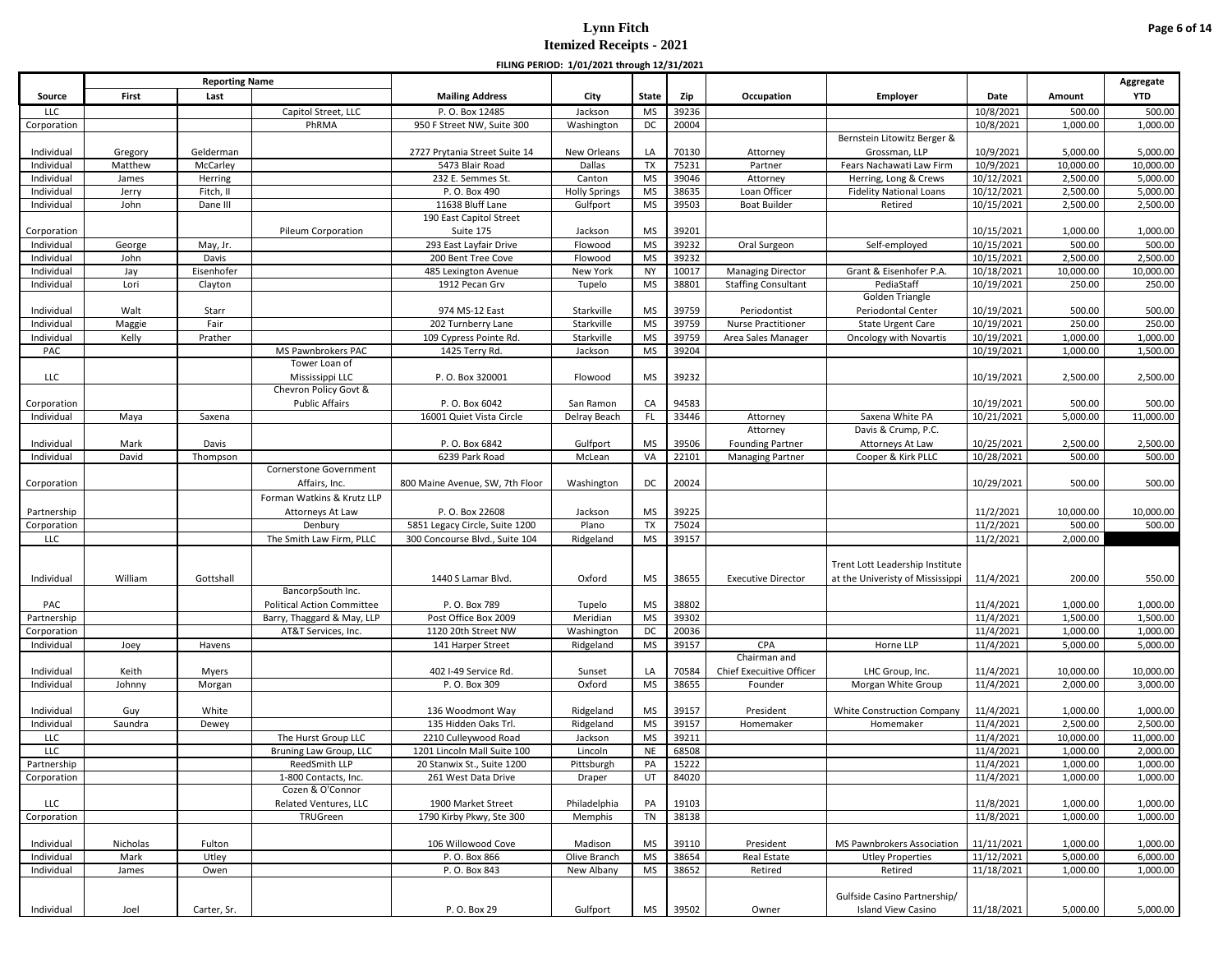|                           |          |                       |                                   |                                                       | FILING PENIOD. 1/01/2021 (IIIOUGII 12/31/2021 |           |       |                             |                                             |                          |           |            |
|---------------------------|----------|-----------------------|-----------------------------------|-------------------------------------------------------|-----------------------------------------------|-----------|-------|-----------------------------|---------------------------------------------|--------------------------|-----------|------------|
|                           |          | <b>Reporting Name</b> |                                   |                                                       |                                               |           |       |                             |                                             |                          |           | Aggregate  |
| Source                    | First    | Last                  |                                   | <b>Mailing Address</b>                                | City                                          | State     | Zip   | Occupation                  | <b>Employer</b>                             | Date                     | Amount    | <b>YTD</b> |
|                           |          |                       |                                   |                                                       |                                               |           |       |                             | Covington Civil and                         |                          |           |            |
| Individual                | Rimmer   | Covington, Sr.        |                                   | 110 West Beach Blvd.                                  | Pass Christian                                | <b>MS</b> | 39571 | Founder and Principal       | Environmental                               | 11/18/2021               | 1,000.00  | 1,000.00   |
|                           |          |                       |                                   |                                                       | Dublin                                        | OH        | 43017 |                             |                                             |                          | 1,000.00  |            |
| Corporation<br>Individual | John     | Hairston              | <b>Community Choice Financial</b> | 5165 Emerald Parkway, Ste 100<br>9114 Victoria Circle | Gulfport                                      | <b>MS</b> | 39503 | CEO                         | Hancock Whitney                             | 11/29/2021<br>11/29/2021 | 1,000.00  | 1,000.00   |
| Individual                | Wiley    | Cooper                |                                   | P O Box 13187                                         | Birmingham                                    | AL        | 35213 | <b>Executive Vice Chair</b> | <b>AMWINS Group</b>                         | 11/29/2021               | 500.00    | 500.00     |
|                           |          |                       |                                   |                                                       |                                               |           |       |                             | McRaney Montagnet Quin                      |                          |           |            |
| Individual                | William  | Quin                  |                                   | 602 Steed Road, Suite 200                             | Ridgeland                                     | <b>MS</b> | 39157 | Attorney                    | Noble PLLC                                  | 11/29/2021               | 2,000.00  | 2,000.00   |
| Individual                | Teresa   | Hubbard               |                                   | 705 Long Meadow Drive                                 | Oxford                                        | <b>MS</b> | 38655 | CEO/Owner                   | <b>CITE Armored</b>                         | 11/30/2021               | 1,000.00  | 2,500.00   |
| Corporation               |          |                       | <b>BNSF Railway Company</b>       | 2500 Lou Menk Drive, AOB-2                            | Fort Worth                                    | TX        | 76131 |                             |                                             | 11/30/2021               | 1,000.00  | 1,000.00   |
| <b>LLC</b>                |          |                       | The Smith Law Firm, PLLC          | 300 Concourse Blvd., Suite 104                        | Ridgeland                                     | <b>MS</b> | 39157 |                             |                                             | 12/1/2021                | 2,000.00  | 4,000.00   |
|                           |          |                       |                                   |                                                       |                                               |           |       |                             |                                             |                          |           |            |
| Individual                | Michael  | Murphy                |                                   | 104 Clairmont Drive                                   | Ridgeland                                     | <b>MS</b> | 39157 | Owner                       | Mississippi Discount Drugs                  | 12/6/2021                | 1,000.00  | 1,000.00   |
| Individual                | Andre    | Ducote                |                                   | 107 Ridge Street                                      | Madison                                       | <b>MS</b> | 39110 | Attorney                    | Morgan & Morgan                             | 12/6/2021                | 500.00    | 500.00     |
| Partnership               |          |                       | Kaplan Fox & Kilsheimer           | 850 Third Ave. FL 14th FL                             | New York                                      | NY        | 10022 |                             |                                             | 12/7/2021                | 10,000.00 | 10,000.00  |
|                           |          |                       |                                   |                                                       |                                               |           |       |                             |                                             |                          |           |            |
| Individual                | David    | Berry Jr.             |                                   | 110 Rosedown Bend                                     | Madison                                       | <b>MS</b> | 39110 | Owner                       | Mississippi Discount Drugs                  | 12/7/2021                | 1,000.00  | 1,000.00   |
|                           |          |                       |                                   |                                                       |                                               |           |       |                             | Courtney & Camp                             |                          |           |            |
| Individual                | Robert   | Camp                  |                                   | P.O. Box 529                                          | Jackson                                       | <b>MS</b> | 39205 | Attorney                    | Attorneys at Law                            | 12/7/2021                | 1,000.00  | 3,000.00   |
| Individual                | Paul     | Ott                   |                                   | 106 Broadfoot Cir                                     | Ridgeland                                     | <b>MS</b> | 39157 | Attorney                    | Morgan & Morgan                             | 12/7/2021                | 500.00    | 500.00     |
| Individual                | Robert   | Wilkins               |                                   | 2217 Heritage Hill Dr.                                | Jackson                                       | <b>MS</b> | 39211 | Attorney                    | Morgan & Morgan                             | 12/14/2021               | 1,500.00  |            |
| Individual                | Robert   | Wilkins               |                                   | 2217 Heritage Hill Dr.                                | Jackson                                       | <b>MS</b> | 39211 | Attorney                    | Morgan & Morgan                             | 12/14/2021               | 500.00    | 2,000.00   |
| Individual                | Benjamin | Wilson                |                                   | 203 Reunion Dr.                                       | Madison                                       | <b>MS</b> | 39110 | Attorney                    | Morgan & Morgan                             | 12/14/2021               | 2,000.00  | 2,000.00   |
| Individual                | Timothy  | Porter                |                                   | 921 Montrose Drive                                    | Ridgeland                                     | <b>MS</b> | 39157 | Attorney                    | Porter & Malouf P.A.                        | 12/14/2021               | 2,500.00  | 2,500.00   |
| Individual                | Kyle     | Williams              |                                   | 424 Cumberland Ridge                                  | Madison                                       | <b>MS</b> | 39110 | Attorney                    | Brunini Law Firm                            | 12/14/2021               | 500.00    | 500.00     |
| Individual                | Gerard   | Gibert                |                                   | 146 Woodmont Way                                      | Ridgeland                                     | <b>MS</b> | 39157 | Executive                   | Venture Technologies                        | 12/14/2021               | 500.00    | 1,000.00   |
| Individual                | Richard  | Kuebler               |                                   | 108 Bradford Green                                    | Madison                                       | <b>MS</b> | 39110 | Physician/Radiologist       | <b>LSUHSC</b>                               | 12/14/2021               | 1,000.00  | 3,000.00   |
| Individual                | Larry    | Ratzlaff              |                                   | 141 Northlake Dr.                                     | Madison                                       | <b>MS</b> | 39110 | State President & EVP       | Origin Bank                                 | 12/14/2021               | 500.00    | 500.00     |
|                           |          |                       | Cascio Sanford Govermnet          |                                                       |                                               |           |       |                             |                                             |                          |           |            |
| LLC                       |          |                       | Law Group, PLLC                   | 825 N. President St.                                  | Jackson                                       | <b>MS</b> | 39202 |                             |                                             | 12/14/2021               | 500.00    | 1,000.00   |
|                           |          |                       |                                   |                                                       |                                               |           |       |                             | Biggs, Pettis, Ingram & Solop,              |                          |           |            |
| Individual                | James    | Pettis                |                                   | 105 Fawn Lane                                         | Madison                                       | MS        | 39110 | Attorney                    | <b>PLLC</b>                                 | 12/14/2021               | 500.00    | 500.00     |
|                           |          |                       |                                   |                                                       |                                               |           |       |                             |                                             |                          |           |            |
|                           |          |                       |                                   |                                                       |                                               |           |       |                             | State of Mississippi                        |                          |           |            |
| Individual                | Leyser   | Morris-Hayes          |                                   | 133 Inez Owens Dr.                                    | Jackson                                       | <b>MS</b> | 39212 | Attorney                    | Office of the Attorney General   12/14/2021 |                          | 500.00    | 700.00     |
|                           |          |                       |                                   |                                                       |                                               |           |       |                             |                                             |                          |           |            |
| LLC                       |          |                       | Remak Family Holdings, LLC        | 5240 Wedgewood Drive                                  | Olive Branch                                  | <b>MS</b> | 38654 |                             |                                             | 12/14/2021               | 500.00    | 500.00     |
|                           |          |                       |                                   |                                                       |                                               |           |       | Board Member &              |                                             |                          |           |            |
| Individual                | Glenn    | McCullough, Jr.       |                                   | 245 CR 183                                            | Tupelo                                        | MS        | 38804 | Consultant                  | <b>GLM Associates, LLC</b>                  | 12/14/2021               | 500.00    | 500.00     |
|                           |          |                       |                                   |                                                       |                                               |           |       |                             |                                             |                          |           |            |
| PAC                       |          |                       | MAE-PAC                           | 1629 McFarland Blvd.; Suite 401                       | Tuscaloosa                                    | AL        | 35406 |                             |                                             | 12/14/2021               | 5,000.00  | 5,000.00   |
|                           |          |                       |                                   |                                                       |                                               |           |       |                             |                                             |                          |           |            |
| Individual                | W. Coy   | Gauthier              |                                   | 2216 Southwood Road                                   | Jackson                                       | <b>MS</b> | 39211 | CEO                         | Software Consulting Services                | 12/14/2021               | 1,000.00  | 1,000.00   |
| LLC                       |          |                       | H <sub>2</sub> LLC                | 109 Rosedown Dr.                                      | Madison                                       | <b>MS</b> | 39110 |                             |                                             | 12/14/2021               | 1,000.00  | 2,000.00   |
| <b>LLC</b>                |          |                       | Songy LLC                         | 107 Covington Way                                     | Madison                                       | <b>MS</b> | 39110 |                             |                                             | 12/14/2021               | 500.00    | 500.00     |
|                           |          |                       |                                   | 190 East Capitol Street                               |                                               |           |       |                             |                                             |                          |           |            |
| Partnership               |          |                       | Jones Walker L.L.P.               | Suite 800                                             | Jackson                                       | <b>MS</b> | 39201 |                             |                                             | 12/14/2021               | 1,000.00  | 1,000.00   |
| <b>LLC</b>                |          |                       | Purdie & Metz, PLLC               | Post Office Box 2659                                  | Ridgeland                                     | <b>MS</b> | 39158 |                             |                                             | 12/14/2021               | 500.00    | 500.00     |
|                           |          |                       | Watkins & Eager PLLC              |                                                       |                                               |           |       |                             |                                             |                          |           |            |
| <b>LLC</b>                |          |                       | Attorneys at Law                  | P. O. Box 650                                         | Jackson                                       | <b>MS</b> | 39205 |                             |                                             | 12/14/2021               | 5,000.00  | 5,000.00   |
|                           |          |                       |                                   |                                                       |                                               |           |       |                             |                                             |                          |           |            |
| Corporation               |          |                       | Millette Administrators, Inc.     | 4619 Main Street, Suite A                             | <b>Moss Point</b>                             | <b>MS</b> | 39563 |                             |                                             | 12/14/2021               | 500.00    | 500.00     |
| Corporation               |          |                       | Saxena White PA                   | 7777 Glades Road, Suite 300                           | Boca Raton                                    | FL        | 33434 |                             |                                             | 12/14/2021               | 1,000.00  | 1,000.00   |
| PAC                       |          |                       | <b>ENPAC Mississippi</b>          | P.O. Box 1640                                         | Jackson                                       | <b>MS</b> | 39215 |                             |                                             | 12/14/2021               | 1,000.00  | 1,000.00   |
| <b>LLC</b>                |          |                       | Dogan & Wilkinson, PLLC           | P.O. Box 1618                                         | Pascagoula                                    | <b>MS</b> | 39568 |                             |                                             | 12/14/2021               | 1,500.00  | 6,500.00   |
| Individual                | Bruce    | Martin                |                                   | P.O. Box 1729                                         | Meridian                                      | <b>MS</b> | 39302 | President/Owner             | Meyer & Rosenbaum                           | 12/14/2021               | 500.00    | 500.00     |
|                           |          |                       |                                   |                                                       |                                               |           |       |                             |                                             |                          |           |            |
| LLC                       |          |                       | The Diaz Law Firm PLLC            | 208 Waterford Square, Suite 300                       | Madison                                       | <b>MS</b> | 39110 |                             |                                             | 12/14/2021               | 1,000.00  | 1,000.00   |
| Individual                | Stephen  | Edds                  |                                   | 120 Heron's Landing                                   | Ridgeland                                     | <b>MS</b> | 39157 | Attorney                    | <b>Butler Snow</b>                          | 12/14/2021               | 500.00    | 500.00     |
| Individual                | Tommie   | Cardin                |                                   | 173 Green Glades                                      | Ridgeland                                     | <b>MS</b> | 39157 | Attorney                    | <b>Butler Snow</b>                          | 12/14/2021               | 500.00    | 500.00     |
| Individual                | John     | England               |                                   | 128 Hidden Hts                                        | Ridgeland                                     | MS        | 39157 | Attorney                    | <b>Butler Snow</b>                          | 12/14/2021               | 500.00    | 500.00     |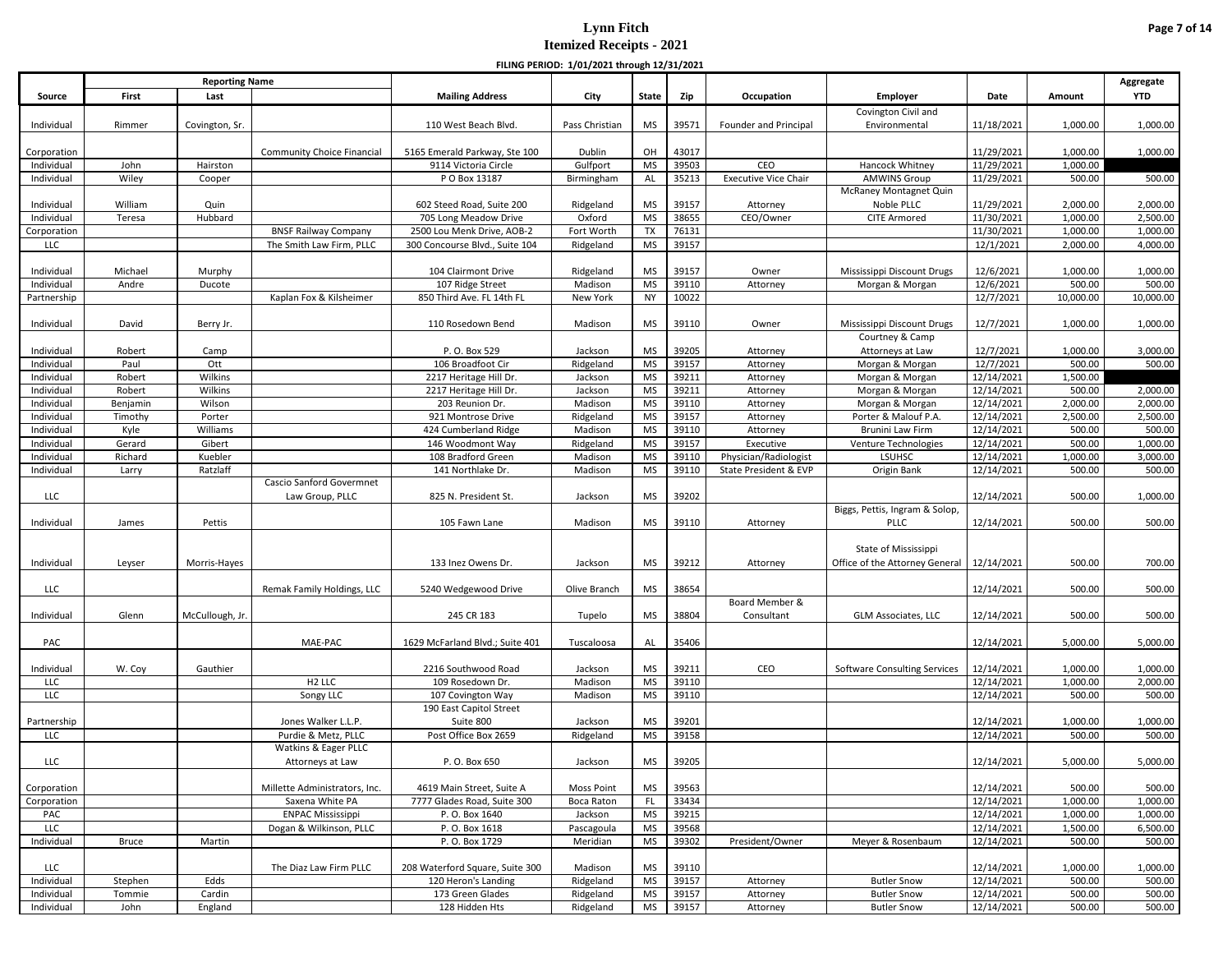|                    |           |                       |                                                    |                                                        | FILING PERIOD: 1/01/2021 through 12/31/2021 |                        |                |                          |                             |                          |                    |                    |
|--------------------|-----------|-----------------------|----------------------------------------------------|--------------------------------------------------------|---------------------------------------------|------------------------|----------------|--------------------------|-----------------------------|--------------------------|--------------------|--------------------|
|                    |           | <b>Reporting Name</b> |                                                    |                                                        |                                             |                        |                |                          |                             |                          |                    | Aggregate          |
| Source             | First     | Last                  |                                                    | <b>Mailing Address</b>                                 | City                                        | State                  | Zip            | Occupation               | Employer                    | Date                     | Amount             | <b>YTD</b>         |
|                    |           |                       |                                                    |                                                        |                                             |                        |                | Senior Government        |                             |                          |                    |                    |
| Individual         | Caroline  | Sims                  |                                                    | 4125 Crane Blvd                                        | Jackson                                     | MS                     | 39216          | <b>Relations Advisor</b> | <b>Butler Snow</b>          | 12/14/2021               | 500.00             | 500.00             |
| Individual         | Wilson    | Montjoy               |                                                    | 202 Agency Burn                                        | Ridgeland                                   | <b>MS</b>              | 39157          | Attorney                 | <b>Butler Snow</b>          | 12/14/2021               | 500.00             | 500.00             |
| Individual         | Troy      | Johnston              |                                                    | 167 Green Glades                                       | Ridgeland                                   | <b>MS</b>              | 39157          | Attorney                 | <b>Butler Snow</b>          | 12/14/2021               | 500.00             | 500.00             |
| Individual         | Barry     | Cannada               |                                                    | 827 Pinehurst Place                                    | Jackson                                     | <b>MS</b>              | 39202          | Attorney                 | <b>Butler Snow</b>          | 12/14/2021               | 500.00             | 500.00             |
|                    |           |                       |                                                    |                                                        |                                             |                        |                | Senior Government        |                             |                          |                    |                    |
| Individual         | Sidney    | Allen, Jr.            |                                                    | 200 Brae Burn Dr.                                      | Jackson                                     | <b>MS</b>              | 39211          | <b>Relations Advisor</b> | <b>Butler Snow</b>          | 12/14/2021               | 500.00             | 500.00             |
|                    |           |                       |                                                    |                                                        |                                             |                        |                | Senior Government        |                             |                          |                    |                    |
| Individual         | Kathryn   | Stewart               |                                                    | 119 Shoreline Dr.                                      | Madison                                     | <b>MS</b>              | 39110          | <b>Relations Advisor</b> | <b>Butler Snow</b>          | 12/14/2021               | 500.00             | 500.00             |
| Individual         | Donald    | Clark, Jr.            | WALPAC                                             | 2046 Brecon Drive                                      | Jackson                                     | <b>MS</b>              | 39211          | Attorney                 | <b>Butler Snow</b>          | 12/14/2021               | 500.00             | 500.00             |
|                    |           |                       | Walmart Inc.                                       |                                                        |                                             |                        |                |                          |                             |                          |                    |                    |
|                    |           |                       | <b>Political Action Committee</b>                  |                                                        |                                             |                        |                |                          |                             |                          |                    |                    |
| PAC                |           |                       | for Responsible Government                         | 702 SW 8th St.                                         | Bentonville                                 | AR                     | 72716          |                          |                             | 12/14/2021               | 2,000.00           | 2,000.00           |
| Corporation        |           |                       | The Clay Firm                                      | Post Office Box 217                                    | Jackson                                     | MS                     | 39205          |                          |                             | 12/14/2021               | 1,000.00           | 1,000.00           |
|                    |           |                       |                                                    |                                                        |                                             |                        |                |                          |                             |                          |                    |                    |
|                    |           |                       | Mississippi Health Association                     | 1076 Highland Colony Pkwy                              |                                             |                        |                |                          |                             |                          |                    |                    |
| PAC                |           |                       | Political Action Committee, LLC                    | Suite 125                                              | Ridgeland                                   | <b>MS</b>              | 39157          |                          |                             | 12/14/2021               | 2,500.00           | 2,500.00           |
| PAC                |           |                       | ECM CO-PAC                                         | PO Box 3300                                            | Ridgeland                                   | MS                     | 39158          |                          |                             | 12/14/2021               | 2,500.00           | 2,500.00           |
|                    |           |                       | Mississippi Beer Distributors                      |                                                        |                                             |                        |                |                          |                             |                          |                    |                    |
|                    |           |                       | Assoc Six-PAC Political Action                     |                                                        |                                             |                        |                |                          |                             |                          |                    |                    |
| PAC                |           |                       | Committee                                          | P O Box 1132                                           | Jackson                                     | <b>MS</b>              | 39215          |                          |                             | 12/14/2021               | 2,000.00           | 2,000.00           |
| LLC                |           |                       | Colette & Colette, PLLC                            | 501 S State St.                                        | Jackson                                     | <b>MS</b>              | 39201          |                          |                             | 12/14/2021               | 500.00             | 500.00             |
|                    |           |                       |                                                    |                                                        |                                             |                        |                |                          |                             |                          |                    |                    |
| PAC                |           |                       | Baker Donelson MS PAC, Inc.                        | P.O. Box 14167                                         | Jackson                                     | <b>MS</b>              | 39236          |                          |                             | 12/14/2021               | 500.00             | 500.00             |
|                    |           |                       |                                                    |                                                        |                                             |                        |                | Chairman and             |                             |                          |                    |                    |
| Individual         | William   | Ayres                 |                                                    | 103 Sycamore Street                                    | Leland                                      | <b>MS</b>              | 38756          | Chief Execuitive Officer | Ayres-Delta Implement, Inc. | 12/15/2021               | 250.00             | 250.00             |
| Individual         | James     | Woods                 |                                                    | P. O. Box 456                                          | Olive Branch                                | <b>MS</b>              | 38654          | Retired                  | Retired                     | 12/16/2021               | 250.00             | 1,000.00           |
|                    |           |                       | Consumer Advocacy                                  |                                                        |                                             |                        |                |                          |                             |                          |                    |                    |
| PAC                |           |                       | Political Action Committee<br>Mississippi REALTORS | 300 M Street, SE Suite 1102                            | Washington                                  | DC                     | 20003          |                          |                             | 12/16/2021               | 15,000.00          | 15,000.00          |
|                    |           |                       | Political Action Committee                         |                                                        |                                             |                        |                |                          |                             |                          |                    |                    |
| PAC                |           |                       | Political Fund                                     | P.O. Box 321000                                        | Flowood                                     | MS                     | 39232          |                          |                             | 12/16/2021               | 1,000.00           | 2,000.00           |
|                    |           |                       |                                                    |                                                        |                                             |                        |                |                          | Washington Insurance        |                          |                    |                    |
| Individual         | Wayne     | Washington            |                                                    | 2301 Country Club Rd.                                  | Tupelo                                      | <b>MS</b>              | 38804          | Owner                    | Agency Inc.                 | 12/16/2021               | 1,000.00           | 1,500.00           |
| PAC                |           |                       | <b>CLARK PAC</b>                                   | 300 Oakland Flatrock Rd.                               | Oakland                                     | KY                     | 42159          |                          |                             | 12/21/2021               | 1,000.00           | 1,000.00           |
|                    |           |                       | Comcast Corporation &                              |                                                        |                                             |                        |                |                          |                             |                          |                    |                    |
|                    |           |                       | NBCUNIVERSAL                                       | One Comcast Center                                     |                                             |                        |                |                          |                             |                          |                    |                    |
| PAC                |           |                       | <b>Politcal Action Committee</b>                   | 1701 JFK Boulevard                                     | Philadelphia                                | PA                     | 19103          |                          |                             | 12/21/2021               | 5,000.00           | 5,000.00           |
|                    |           |                       | Mississippi Credit                                 |                                                        |                                             |                        |                |                          |                             |                          |                    |                    |
| PAC                |           |                       | Union PAC                                          | 1400 Lakeover Road                                     | Jackson                                     | <b>MS</b>              | 39213          |                          |                             | 12/21/2021               | 1,000.00           | 1,000.00           |
| Individual         | John      | Hairston              |                                                    | 9114 Victoria Circle                                   | Gulfport                                    | <b>MS</b>              | 39503          | CEO                      | Hancock Whitney             | 12/21/2021               | 1,000.00           | 3,000.00           |
| Individual         | John      | Greer Sr.             |                                                    | 1027 CR 2                                              | <b>Hickory Flat</b>                         | <b>MS</b>              | 38633          | Retired                  | Retired                     | 12/28/2021               | 200.00             | 600.00             |
|                    |           |                       | Mississippi Bail Agents                            |                                                        |                                             |                        |                |                          |                             |                          |                    |                    |
| Corporation        |           |                       | Association                                        | 2531 Old Brandon Rd.                                   | Pearl                                       | <b>MS</b>              | 39208          |                          |                             | 12/28/2021               | 1,000.00           | 1,000.00           |
| LLC                |           |                       | <b>Frontier Strategies LLC</b>                     | P.O. Box 13292                                         | Jackson                                     | <b>MS</b>              | 39236          |                          |                             | 12/28/2021               | 1,000.00           | 1,200.00           |
|                    |           |                       | Mississippi Trucking Association                   |                                                        |                                             |                        |                |                          |                             |                          |                    |                    |
| PAC<br>Corporation |           |                       | - TRUCK PAC<br><b>Optometry For Progress</b>       | 825 North President St.<br>141 Executive Drive Suite 5 | Jackson<br>Madison                          | <b>MS</b><br><b>MS</b> | 39202<br>39110 |                          |                             | 12/28/2021<br>12/28/2021 | 500.00<br>1,000.00 | 500.00<br>1,000.00 |
| Individual         | Elizabeth | Maron                 |                                                    | 213 Kingsbridge Road                                   | Madison                                     | MS                     | 39110          |                          |                             | 12/28/2021               | 250.00             | 250.00             |
|                    |           |                       | Lumen Technologies                                 |                                                        |                                             |                        |                |                          |                             |                          |                    |                    |
| LLC                |           |                       | Service, Group, LLC                                | P.O. Box 4065                                          | Monroe                                      | LA                     | 71211          |                          |                             | 12/31/2021               | 1,000.00           | 1,000.00           |
|                    |           |                       | Cohen Milstein Sellers &                           | 1100 New York Ave., N.W.                               |                                             |                        |                |                          |                             |                          |                    |                    |
| LLC                |           |                       | Toll, PLLC                                         | East Tower, Suite 500                                  | Washington                                  | DC                     | 20005          |                          |                             | 12/31/2022               | 25,000.00          | 25,000.00          |
|                    |           |                       |                                                    |                                                        |                                             |                        |                |                          |                             |                          |                    |                    |
|                    |           |                       | Mississippi Power Company                          |                                                        |                                             |                        |                |                          |                             |                          |                    |                    |
| PAC                |           |                       | State PAC                                          | P O Box 4079                                           | Gulfport                                    | MS                     | 39502          |                          |                             | 12/31/2021               | 1,000.00           | 2,000.00           |
|                    |           |                       |                                                    |                                                        |                                             |                        |                |                          | Brunini, Grantham, Grower & |                          |                    |                    |
| IN KIND            | Curt      | Hebert, Jr.           |                                                    | 110 Rosedowne Drive                                    | Madison                                     | MS                     | 39110          | Attorney                 | Hewes, LLC                  | 5/19/2021                | 3,479.77           | 3,479.77           |
|                    |           |                       |                                                    |                                                        |                                             |                        |                |                          |                             |                          |                    |                    |
| IN KIND            | Brian     | Sanderson             |                                                    | 1010 Calhoun                                           | Ocean Springs                               | MS                     | 39654          | Principal                | Three Oak Group             | 9/16/2021                | 1,062.36           | 1,062.36           |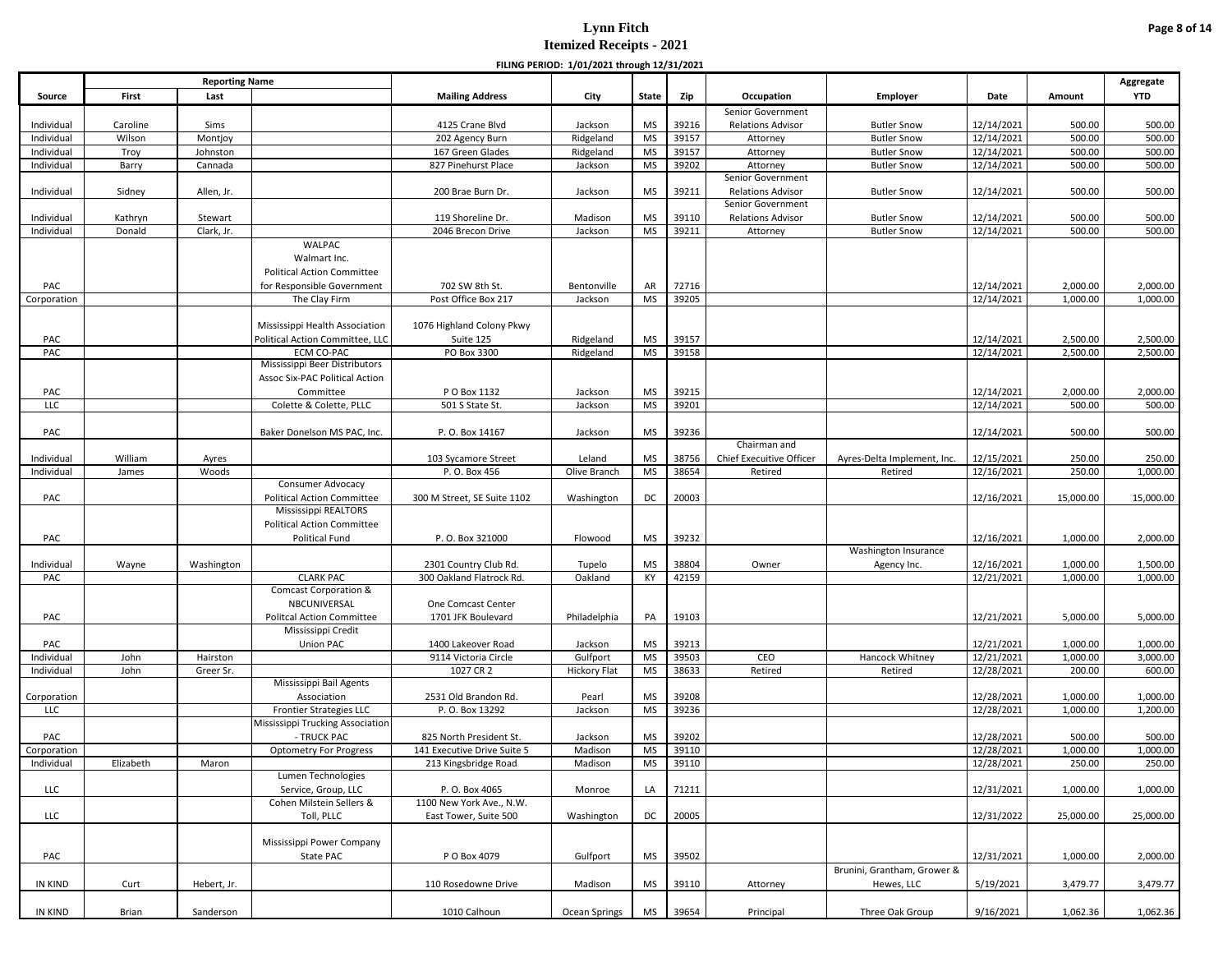|        |       |                       |                            |                        | FILING PERIOD: 1/01/2021 through 12/31/2021 |           |       |            |                                              |            |            |            |
|--------|-------|-----------------------|----------------------------|------------------------|---------------------------------------------|-----------|-------|------------|----------------------------------------------|------------|------------|------------|
|        |       | <b>Reporting Name</b> |                            |                        |                                             |           |       |            |                                              |            |            | Aggregate  |
| Source | First | Last                  |                            | <b>Mailing Address</b> | City                                        | State     | Zip   | Occupation | Employer                                     | Date       | Amount     | <b>YTD</b> |
| Other: |       |                       | <b>Epromos Promotional</b> |                        |                                             |           |       |            |                                              |            |            |            |
| Refund |       |                       | Products, LLC              | 113 5th Avenue South   | St. Cloud                                   | <b>MN</b> | 56301 |            |                                              | 11/30/2021 | 560.40     | 560.40     |
| Other: |       |                       |                            |                        |                                             |           |       |            |                                              |            |            |            |
| Refund |       |                       | Sandestin Hilton           | 4000 Sandestin Blvd. S | Miramar Beach                               | FL.       | 32550 |            | 6/30/2021                                    |            | 379.68     | 379.68     |
| Other: |       |                       |                            |                        |                                             |           |       |            |                                              |            |            |            |
| Refund |       |                       | Renasant Bank              | P. O. Box 4140         | Tupelo                                      | <b>MS</b> | 38803 |            |                                              | 12/3/2021  | 402.00     |            |
| Other: |       |                       |                            |                        |                                             |           |       |            |                                              |            |            |            |
| Refund |       |                       | Renasant Bank              | P. O. Box 4140         | Tupelo                                      | <b>MS</b> | 38803 |            |                                              | 12/6/2021  | 360.00     | 762.00     |
|        |       |                       |                            |                        |                                             |           |       |            | TOTAL ITEMIZED CONTRIBUTIONS                 |            | 631,444.21 | 631,444.21 |
|        |       |                       |                            |                        |                                             |           |       |            | <b>TOTAL NON-ITEMIZED CONTRIBUTIONS   \$</b> |            | 7,939.00   | 7,939.00   |
|        |       |                       |                            |                        |                                             |           |       |            | <b>TOTAL CONTRIBUTIONS IS</b>                |            | 639,383.21 |            |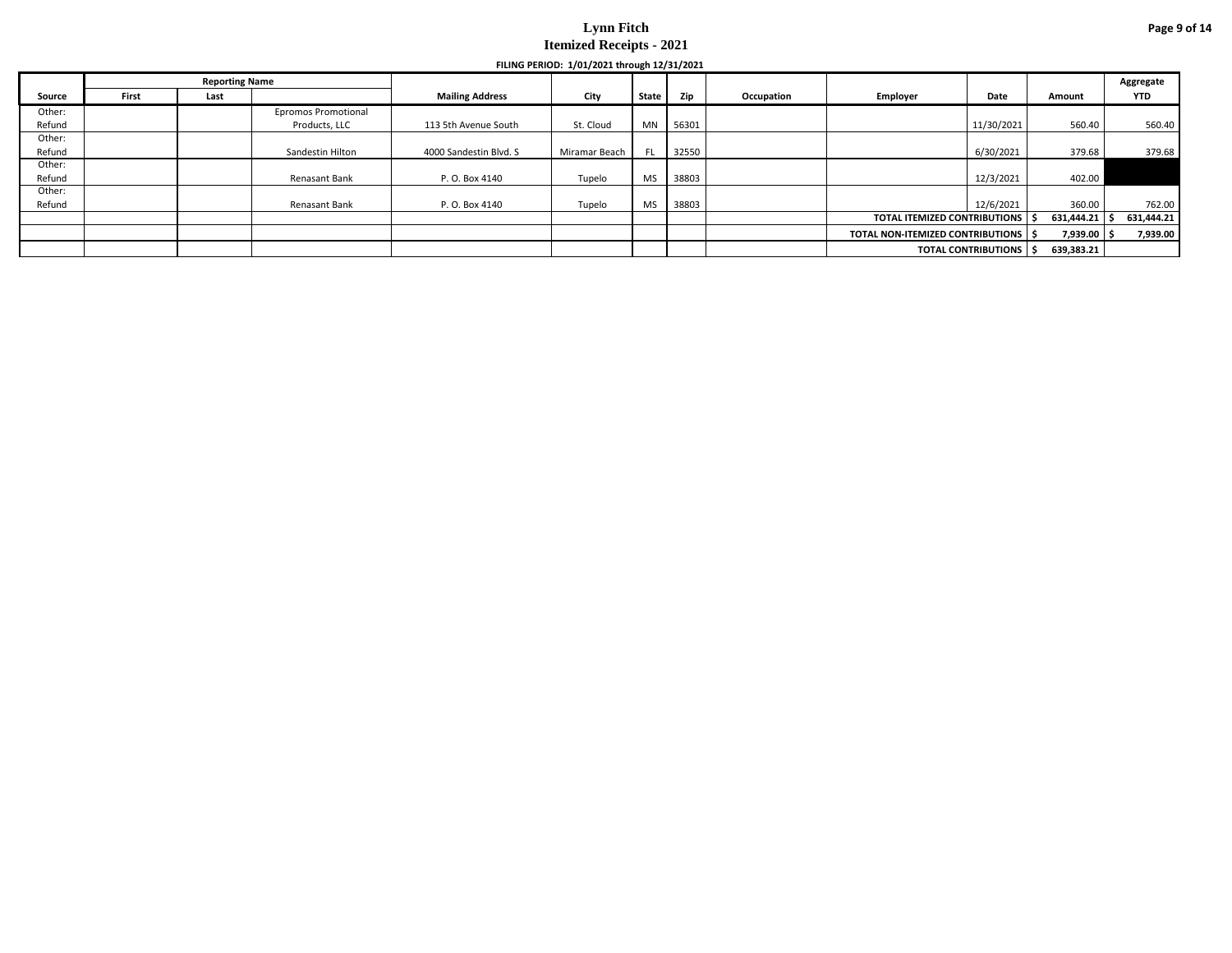|            |                            |                                                          |                                                                                          | Amount of Each | Aggregate    |
|------------|----------------------------|----------------------------------------------------------|------------------------------------------------------------------------------------------|----------------|--------------|
| Date       | Name                       | <b>Address</b>                                           | <b>Purpose of Disbursement</b>                                                           | Disbursement   | Year-to-date |
| 6/28/2021  | <b>A2Z PRINTING</b>        | 2125 TV Road Jackson, MS 39204                           | Printing costs                                                                           | 173.34         |              |
| 10/29/2021 | <b>A2Z PRINTING</b>        | 2125 TV Road Jackson, MS 39204                           | Printing costs                                                                           | 97.20          | 270.54       |
| 12/7/2021  | Anjou Restaurant           | 361 Township Ave. Ridgeland, MS 39157                    | <b>Meeting expenses</b>                                                                  | 517.75         | 517.75       |
| 1/1/2021   | Baldwin & Associates, Inc. | P. O. Box 905 Tupelo, MS 38802                           | <b>Contract Labor</b>                                                                    | 8,000.00       |              |
| 2/1/2021   | Baldwin & Associates, Inc. | P. O. Box 905 Tupelo, MS 38802                           | <b>Contract Labor</b>                                                                    | 8,000.00       |              |
| 3/1/2021   | Baldwin & Associates, Inc. | P. O. Box 905 Tupelo, MS 38802                           | Contract Labor                                                                           | 8,000.00       |              |
| 4/1/2021   | Baldwin & Associates, Inc. | P. O. Box 905 Tupelo, MS 38802                           | Contract Labor                                                                           | 8,000.00       |              |
| 5/1/2021   | Baldwin & Associates, Inc. | P. O. Box 905 Tupelo, MS 38802                           | <b>Contract Labor</b>                                                                    | 8,000.00       |              |
| 6/1/2021   | Baldwin & Associates, Inc. | P. O. Box 905 Tupelo, MS 38802                           | <b>Contract Labor</b>                                                                    | 8,000.00       |              |
| 7/1/2021   | Baldwin & Associates, Inc. | P. O. Box 905 Tupelo, MS 38802                           | Contract Labor                                                                           | 8,000.00       |              |
| 8/1/2021   | Baldwin & Associates, Inc. | P. O. Box 905 Tupelo, MS 38802                           | <b>Contract Labor</b>                                                                    | 8,000.00       |              |
| 9/1/2021   | Baldwin & Associates, Inc. | P. O. Box 905 Tupelo, MS 38802                           | <b>Contract Labor</b>                                                                    | 8,000.00       |              |
| 10/1/2021  | Baldwin & Associates, Inc. | P. O. Box 905 Tupelo, MS 38802                           | Contract Labor                                                                           | 8,000.00       |              |
| 11/1/2021  | Baldwin & Associates, Inc. | P. O. Box 905 Tupelo, MS 38802                           | Contract Labor                                                                           | 8,000.00       |              |
| 12/1/2021  | Baldwin & Associates, Inc. | P. O. Box 905 Tupelo, MS 38802                           | <b>Contract Labor</b>                                                                    | 8,000.00       |              |
| 12/3/2021  | Baldwin & Associates, Inc. | P. O. Box 905 Tupelo, MS 38802                           | Travel and meeting expenses                                                              | 1,459.85       | 97,459.85    |
| 6/17/2021  | <b>Becky Briggs</b>        | 124 One Madison Plaza Suite 1100 Madison, MS 39110       | Contributions refund                                                                     | 500.00         | 500.00       |
| 10/29/2021 | <b>Bethany Stanfill</b>    | 107 Hampton Trail Madison, MS 39110                      | Gifts, travel, postage & supplies, campaign events                                       | 5,591.66       | 5,591.66     |
| 12/8/2021  | <b>Broad Street Bakery</b> | 4465 I-55 North Suite #101 Banner Hall Jackson, MS 39206 | Gifts                                                                                    | 300.00         | 300.00       |
| 1/21/2021  | <b>Bryant Songy Snell</b>  | 300 Concourse Blvd. Suite 103 Ridgeland, MS 39157        | Campaign events                                                                          | 90.40          |              |
| 1/28/2021  | <b>Bryant Songy Snell</b>  | 300 Concourse Blvd. Suite 103 Ridgeland, MS 39157        | Consulting-fundraising                                                                   | 4,587.50       |              |
| 2/12/2021  | <b>Bryant Songy Snell</b>  | 300 Concourse Blvd. Suite 103 Ridgeland, MS 39157        | Campaign meals                                                                           | 23.23          | 4,701.13     |
| 5/5/2021   | ColdSpark                  | 307 Fourth Ave., 14th Floor Pittsburgh, PA 15222         | Campaign advertising                                                                     | 1,000.00       | 1,000.00     |
|            |                            |                                                          | Contributions & memberships - 20.00 (MSGOP)                                              |                |              |
|            |                            |                                                          | Gifts - 96.28 (Flowers.com)                                                              |                |              |
|            |                            |                                                          | Office expenses - 384.00 (Cspire, Bloomerang, ConstantContact.com)                       |                |              |
|            |                            |                                                          | Meeting expenses - 640.53 (TGIFridays, Anjou, Old Ebbitt Grill)                          |                |              |
|            |                            |                                                          | Travel - 186.20 (Embassy Suites, Loves Travel)                                           |                |              |
| 1/11/2021  | Renasant Bank              | P. O. Box 4140 Tupelo, MS 38803-4140                     | Interest expense - 6.09 (Renasant Bank)                                                  | 1,333.10       |              |
|            |                            |                                                          | Contributions & memberships - 20.00 (MSGOP)<br>Gifts - 89.83 (MS Gift Co.)               |                |              |
|            |                            |                                                          | Office expenses - 565.37 (Amazon.com, Cspire, Bloomerang, ConstantContact.com, Office    |                |              |
|            |                            |                                                          | Depot)                                                                                   |                |              |
|            |                            |                                                          | Meeting expenses - 324.49 (Anjou, Biaggi's)                                              |                |              |
|            |                            |                                                          | Postage & supplies - 166.80 (USPS.com)                                                   |                |              |
|            |                            |                                                          | Telephone - 101.39 (CSpire)                                                              |                |              |
|            |                            |                                                          | Travel - 204.92 (Embassy Suites, Loves Travel)                                           |                |              |
| 2/8/2021   | Renasant Bank              | P. O. Box 4140 Tupelo, MS 38803-4140                     | Interest expense - 5.34 (Renasant Bank)                                                  | 1,478.14       |              |
|            |                            |                                                          | Bank charges - 10.00 (Renasant Bank)                                                     |                |              |
|            |                            |                                                          | Gifts - 224.04 (Flowers.com, Wolfe Studio)                                               |                |              |
|            |                            |                                                          | Office expenses - 1,780.37 (Amazon.com, Image Gallery, George Bell Rug Cleaners, CSpire, |                |              |
|            |                            |                                                          | Bloomerang, ConstantContact.com)                                                         |                |              |
|            |                            |                                                          | Meeting expenses - 655.70 (Middendorf's, Room Service, Broad Street Bakery, Leonora's    |                |              |
|            |                            |                                                          | Restaurant)                                                                              |                |              |
|            |                            |                                                          | Telephone - 101.43 (CSpire)                                                              |                |              |
|            |                            |                                                          | Travel - 678.94 (Hyatt Regency, AAA, Pilot)                                              |                |              |
| 3/11/2021  | Renasant Bank              | P. O. Box 4140 Tupelo, MS 38803-4140                     | Interest expense - 12.11 (Renasant Bank)                                                 | 3,462.59       |              |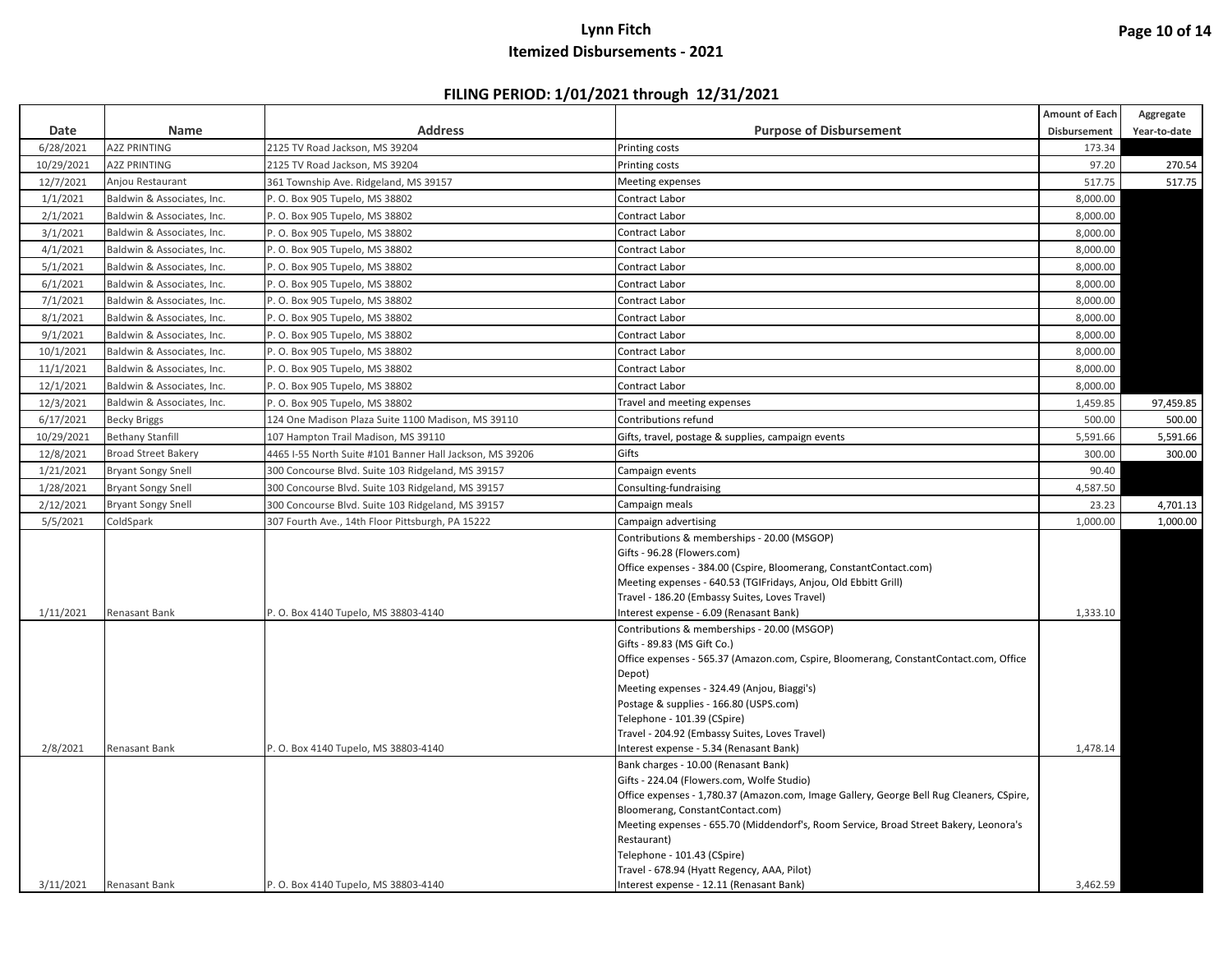|           |                      |                                      |                                                                                         | Amount of Each | Aggregate    |
|-----------|----------------------|--------------------------------------|-----------------------------------------------------------------------------------------|----------------|--------------|
| Date      | Name                 | <b>Address</b>                       | <b>Purpose of Disbursement</b>                                                          | Disbursement   | Year-to-date |
|           |                      |                                      |                                                                                         |                |              |
|           |                      |                                      | Bank charges - 10.00 (Renasant Bank)                                                    |                |              |
|           |                      |                                      | Campaign meals - 165.82 (McDonald's, Shake Shack, Wendy's, Arby's)                      |                |              |
|           |                      |                                      | Gifts - 84.99 (MS Gift Co.)                                                             |                |              |
|           |                      |                                      | Office expenses -3,324.96 (Target.com, Apple.com, CSpire, Bloomerang,                   |                |              |
|           |                      |                                      | ConstantContact.com, Aramark)                                                           |                |              |
|           |                      |                                      | Meeting expenses - 1,080.49 (ATL Gordon Biersch, Anjou, Room Service, Caet)             |                |              |
|           |                      |                                      | Telephone - 101.43 (Cspire)                                                             |                |              |
|           |                      |                                      | Travel - 389.42 (Hudsons, Embassy Suites, Love's Raceway)                               |                |              |
| 4/6/2021  | <b>Renasant Bank</b> | P. O. Box 4140 Tupelo, MS 38803-4140 | Interest expense - 19.37 (Renasant Bank)                                                | 5,176.48       |              |
|           |                      |                                      |                                                                                         |                |              |
|           |                      |                                      |                                                                                         |                |              |
|           |                      |                                      | Bank charges - 10.00 (Renasant Bank)                                                    |                |              |
|           |                      |                                      | Campaign events - 1,110.53 (Vintage Wine Market, Kats Wine, Embassy Suites)             |                |              |
|           |                      |                                      | Campaign meals - 24.55 (Wendy's)                                                        |                |              |
|           |                      |                                      | Contributions & memberships - 722.79 (TN Bar Association, MSGOP, JDRF)                  |                |              |
|           |                      |                                      | Gifts - 199.44 (Wolfe Studio, Flowers.com)                                              |                |              |
|           |                      |                                      | Office expenses - 1,439.97 (Amazon.com, Apple.com, Target.com, Office Depot, OfficeMax, |                |              |
|           |                      |                                      | CSpire, ConstantContact.com, Bloomerang)                                                |                |              |
|           |                      |                                      | Meeting expenses - 1,215.97 (Anjou)                                                     |                |              |
|           |                      |                                      | Telephone - 104.95 (CSpire)                                                             |                |              |
|           |                      |                                      | Travel - 504.39 (Waldorf, Phillips 66, 4-D Grocery, Loves)                              |                |              |
| 5/7/2021  | Renasant Bank        | P. O. Box 4140 Tupelo, MS 38803-4140 | Interest expense - 18.69 (Renasant Bank)                                                | 5,351.28       |              |
|           |                      |                                      |                                                                                         |                |              |
|           |                      |                                      | Bank charges - 10.00 (Renasant Bank)                                                    |                |              |
|           |                      |                                      | Campaign advertising - 319.38 (GoDaddy.com)                                             |                |              |
|           |                      |                                      | Campaign events - 747.88 (Anjou, Kroger)                                                |                |              |
|           |                      |                                      | Campaign meals - 51.94 (Wendy's, Zaxby's, Five Guys)                                    |                |              |
|           |                      |                                      | Contributions & memberships - 20.00 (MSGOP)                                             |                |              |
|           |                      |                                      |                                                                                         |                |              |
|           |                      |                                      | Gifts - 470.78 (Wolfe Studio, Target.com, Mostly Marthas)                               |                |              |
|           |                      |                                      | Office expenses - 93.07 (Apple.com, CSpire, Amazon.com)                                 |                |              |
|           |                      |                                      | Meeting expenses - 410.36 (City Grocery, Jimmy John's)                                  |                |              |
|           |                      |                                      | Travel - 825.75 (Hilton Hotels, Embassy Suites, Loves)                                  |                |              |
| 6/7/2021  | <b>Renasant Bank</b> | P. O. Box 4140 Tupelo, MS 38803-4140 | Interest expense - 15.91 (Renasant Bank)                                                | 2,965.07       |              |
|           |                      |                                      |                                                                                         |                |              |
|           |                      |                                      | Bank charges - 10.00 (Renasant Bank)                                                    |                |              |
|           |                      |                                      | Campaign advertising - 357.45 (GoDaddy.com, Zazzle.com)                                 |                |              |
|           |                      |                                      |                                                                                         |                |              |
|           |                      |                                      | Campaign meals - 232.39 (Newk's)                                                        |                |              |
|           |                      |                                      | Contributions & memberships - 65.00 (MS Bar Association, MSGOP)                         |                |              |
|           |                      |                                      | Gifts - 68.43 (MS Gift Co.)                                                             |                |              |
|           |                      |                                      | Office expenses - 197.49 (Apple.com, CSpire)                                            |                |              |
|           |                      |                                      | Meeting expenses - 2,523.94 (Broad Street Bakery, Boure Restaurant, The Senators Place, |                |              |
|           |                      |                                      | Room Service, EZ Cater Honey Baked Ham, Kroger, Jimmy Johns, Chick-Fil-A, Anjou)        |                |              |
|           |                      |                                      | Postage & supplies - 175.70 (USPS)                                                      |                |              |
|           |                      |                                      | Telephone - 107.36 (CSpire)                                                             |                |              |
|           |                      |                                      | Travel - 632.25 (Phillips 66, Loves, 4-D Grocery, Golden Moon, Embassy Suites)          |                |              |
| 7/15/2021 | Renasant Bank        | P. O. Box 4140 Tupelo, MS 38803-4140 | Interest expense - 14.05 (Renasant Bank)                                                | 4,384.06       |              |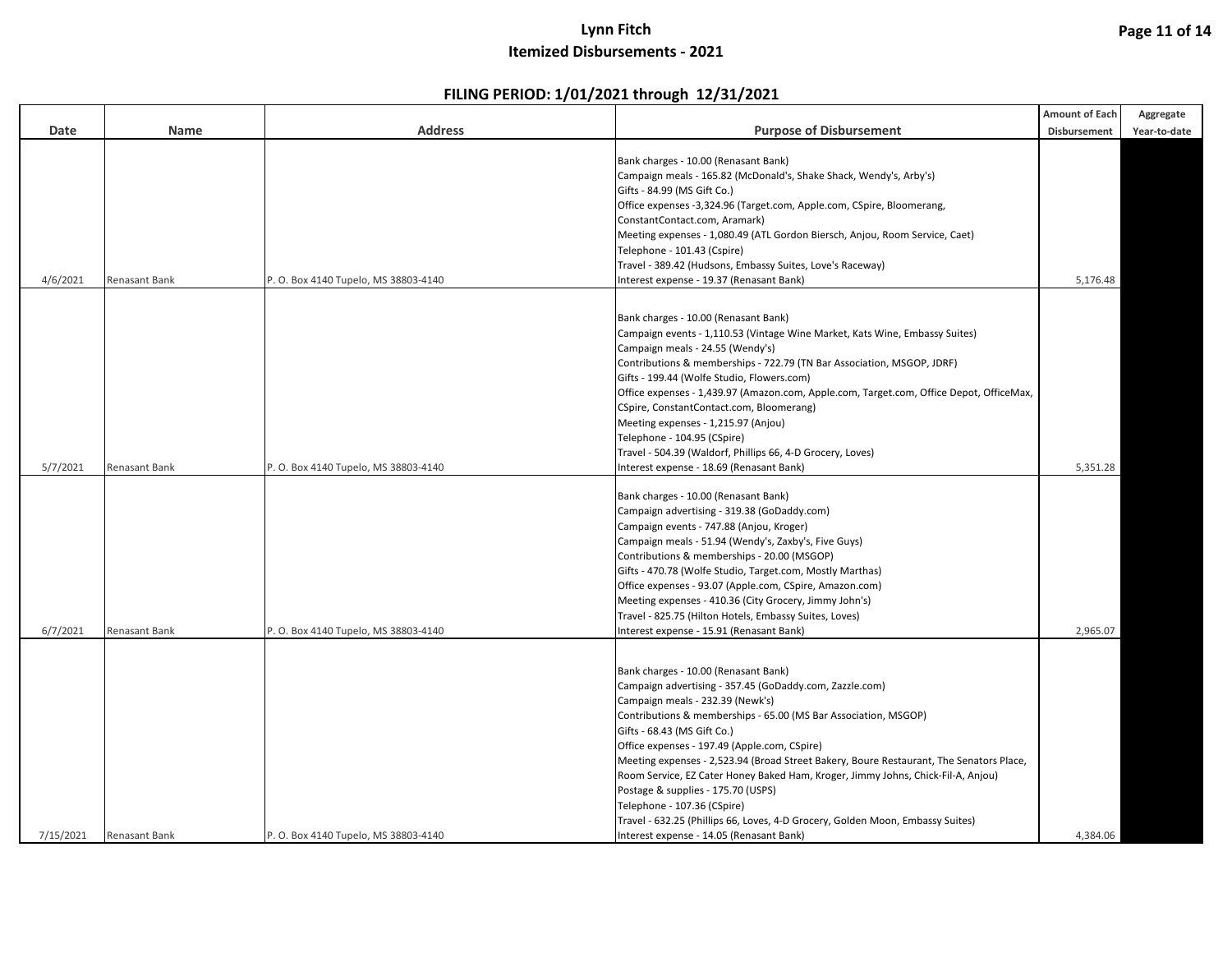|           |                      |                                      |                                                                                                 | Amount of Each | Aggregate    |
|-----------|----------------------|--------------------------------------|-------------------------------------------------------------------------------------------------|----------------|--------------|
| Date      | Name                 | <b>Address</b>                       | <b>Purpose of Disbursement</b>                                                                  | Disbursement   | Year-to-date |
|           |                      |                                      | Bank charges - 10.00 (Renasant Bank)                                                            |                |              |
|           |                      |                                      | Campaign advertising - 93.02 (GoDaddy.com)                                                      |                |              |
|           |                      |                                      | Campaign meals - 77.77 (Ritz Carlton, Wendy's, Zaxby's)                                         |                |              |
|           |                      |                                      | Contributions & memberships - 120.00 (Palmer Home, MSGOP)                                       |                |              |
|           |                      |                                      | Gifts - 83.95 (MS Gift Co.)                                                                     |                |              |
|           |                      |                                      | Office expenses - 1,023.18 (Apple.com, CSpire, Blommerang)                                      |                |              |
|           |                      |                                      | Meeting expenses - 1,697.16 (Broad Street Bakery, Newk's, McAlisters, Appplebees, Jimmy         |                |              |
|           |                      |                                      | Johns, The Fresh Market, Room Service, Dunkin Donuts, Honey Baked Hams, Half Shell              |                |              |
|           |                      |                                      | Oyster House, Maison De Lu, Rooftop Tacos)                                                      |                |              |
|           |                      |                                      | Postage & supplies - 29.85 (USPS)                                                               |                |              |
|           |                      |                                      | Travel - 1,561.51 (Embassy Suites, Loves, Hilton Hotels, Delta, Hyatt Place)                    |                |              |
| 8/10/2021 | Renasant Bank        | P. O. Box 4140 Tupelo, MS 38803-4140 | Interest expense - 22.79 (Renasant Bank)                                                        | 4,719.23       |              |
|           |                      |                                      |                                                                                                 |                |              |
|           |                      |                                      | Bank charges - 10.00 (Renasant Bank)                                                            |                |              |
|           |                      |                                      | Campaign events - 1,977.25 (UM Ticket Office, Kroger)                                           |                |              |
|           |                      |                                      | Campaign meals - 99.60 (ATL CNBC, Tekila Mexican Grill, Five Guys, ATL Market)                  |                |              |
|           |                      |                                      | Contributions & memberships - 308.66 (JDRF, TN Board of Prof Responsibility, The                |                |              |
|           |                      |                                      | Federalist Society, MSGOP)                                                                      |                |              |
|           |                      |                                      | Gifts - 46.87 (MS Gift Co.)                                                                     |                |              |
|           |                      |                                      | Office expenses - 81.33 (Apple.com, CSpire)                                                     |                |              |
|           |                      |                                      | Meeting expenses - 1,158.89 (Newk's, Chick-Fil-A, The Manship, Secret Sandwich, Anjou)          |                |              |
|           |                      |                                      | Telephone - 232.32 (CSpire)                                                                     |                |              |
|           |                      |                                      | Travel - 1,090.90 (Golden Moon Hotel, Phillips 66, JW Marriott, American Airlines, ATL          |                |              |
|           |                      |                                      | Airport, Embassy Suites)                                                                        |                |              |
| 9/9/2021  | Renasant Bank        | P. O. Box 4140 Tupelo, MS 38803-4140 | Interest expense - 19.22 (Renasant Bank)                                                        | 5,025.04       |              |
|           |                      |                                      |                                                                                                 |                |              |
|           |                      |                                      | Bank charges - 10.00 (Renasant Bank)                                                            |                |              |
|           |                      |                                      | Campaign meals - 8.13 (Great American Bagel)                                                    |                |              |
|           |                      |                                      | Contributions & memberships - 100.00 (JDRF, Children's of MS-Batson, MSGOP)                     |                |              |
|           |                      |                                      | Gifts - 166.16 (MS Gift Co., Southern Living Store, Wolfe Studio)                               |                |              |
|           |                      |                                      | Office expenses - 1,677.33 (Apple.com, CSPire, Midwest Single Source, Inc.)                     |                |              |
|           |                      |                                      | Meeting expenses - 1,448.07 (Anjou, DryBar, Wendy's, McAlisters, Fill Up With Billups,          |                |              |
|           |                      |                                      | Patio 44, Capitol City Brew, Old Ebbitt Grill, Hawk N Dove, Grille District, ATL Braves Allstar |                |              |
|           |                      |                                      | Grill)                                                                                          |                |              |
|           |                      |                                      | Travel - 2,068.75 (White House Hotel, ATL Airport Market, Birmingham Airport, Grand             |                |              |
|           |                      |                                      | Hyatt)                                                                                          |                |              |
| 10/8/2021 | Renasant Bank        | P. O. Box 4140 Tupelo, MS 38803-4140 | nterest expense - 19.31 (Renasant Bank)                                                         | 5,497.75       |              |
|           |                      |                                      | Bank charges - 10.00 (Renasant Bank)                                                            |                |              |
|           |                      |                                      | Campaign advertising - 560.40 (EPromos Promotional)                                             |                |              |
|           |                      |                                      | Campaign events - 947.96 (Kroger, Details, Inc.)                                                |                |              |
|           |                      |                                      | Campaign meals - 84.70 (Wendy's, ATL Boar's Head)                                               |                |              |
|           |                      |                                      | Contributions & memberships - 80.00 (Kiwanis International, MSGOP)                              |                |              |
|           |                      |                                      | Gifts - 431.65 (Flower Basket, The Gift Box, Everyday Gourmet, Levenger)                        |                |              |
|           |                      |                                      | Office expenses - 1,327.56 (Apple.com, CSpire, Amazon.com, Bloomerang, Supreme Court            |                |              |
|           |                      |                                      | History)                                                                                        |                |              |
|           |                      |                                      | Meeting expenses - 610.80 (Anjou, Campbell's Bakery, Brigantine)                                |                |              |
|           |                      |                                      | Printing costs - 594.12 (4Imprint, Inc.)                                                        |                |              |
|           |                      |                                      | Telephone - 116.16 (CSpire)                                                                     |                |              |
|           |                      |                                      | Travel - 7,183.08 (Grand Hyatt Gift Shop, Phillips 66, Fast Mart, Holiday Inn Express, ATL      |                |              |
|           |                      |                                      | AirP Diverse D3)                                                                                |                |              |
|           |                      |                                      |                                                                                                 |                |              |
| 11/8/2021 | <b>Renasant Bank</b> | P. O. Box 4140 Tupelo, MS 38803-4140 | Interest expense - 22.55 (Renasant Bank)                                                        | 11,968.98      |              |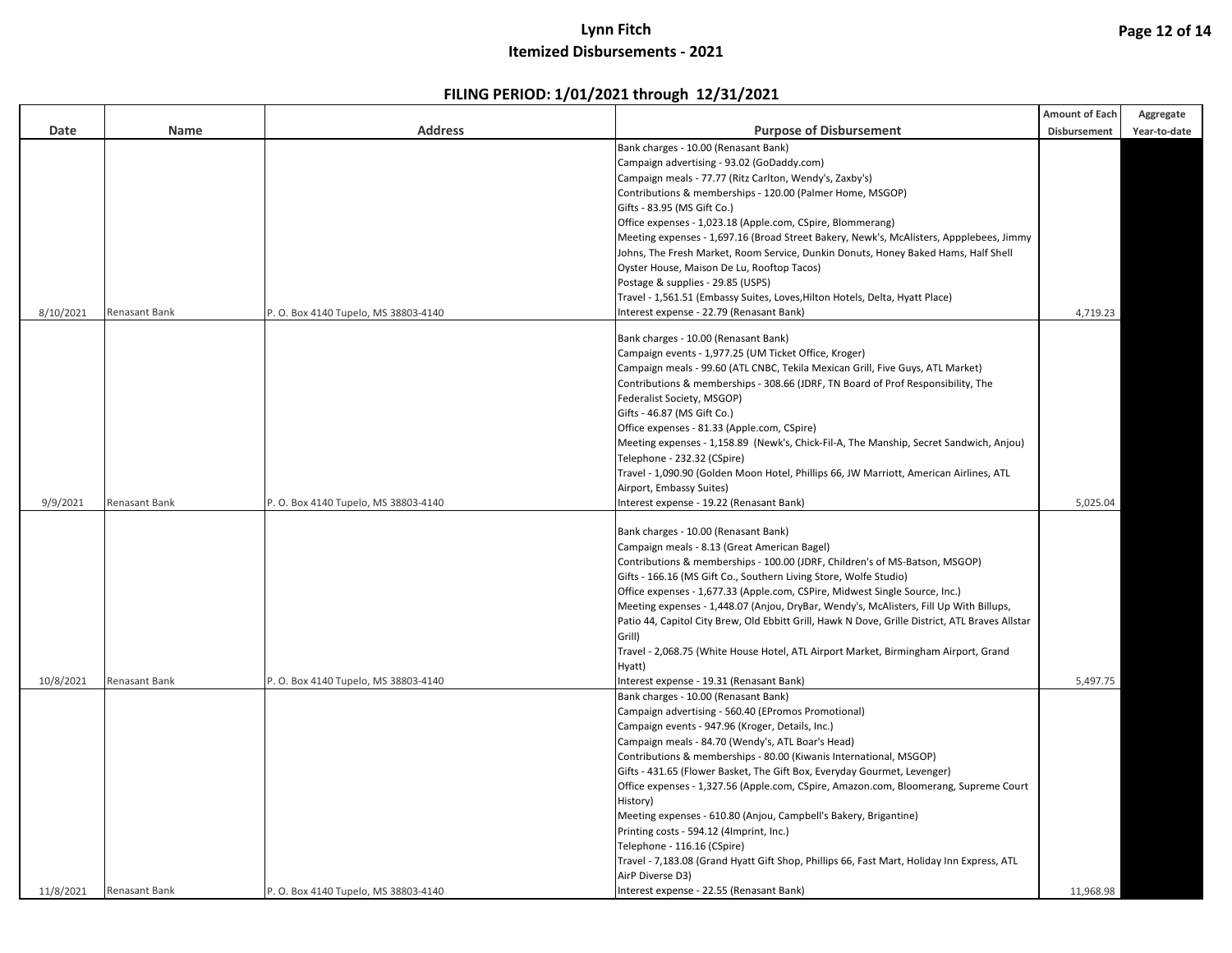|            |                                 |                                                            |                                                                                             | <b>Amount of Each</b> | Aggregate    |
|------------|---------------------------------|------------------------------------------------------------|---------------------------------------------------------------------------------------------|-----------------------|--------------|
| Date       | Name                            | <b>Address</b>                                             | <b>Purpose of Disbursement</b>                                                              | Disbursement          | Year-to-date |
|            |                                 |                                                            | Bank charges - 121.00 (Renasant Bank)                                                       |                       |              |
|            |                                 |                                                            | Campaign events - 1,837.22 (Corner Market, The Manship, Honey Baked Ham)                    |                       |              |
|            |                                 |                                                            | Campaign meals - 27.91 (McDonald's, Wendy's)                                                |                       |              |
|            |                                 |                                                            | Contributions & memberships - 45.00 (Agent Fee Maupin, MSGOP)                               |                       |              |
|            |                                 |                                                            | Gifts - 665.27 (Wolfe Studio, Zazzle, Smithsonian Store)                                    |                       |              |
|            |                                 |                                                            | Office expenes - 81.33 (Apple.com, CSpire)                                                  |                       |              |
|            |                                 |                                                            | Meeting expenses - 608.51 (Anjou, Broad Street Bakery, Roosters, Bullfeathers)              |                       |              |
|            |                                 |                                                            | Telephone - 433.11 (CSpire)                                                                 |                       |              |
|            |                                 |                                                            | Travel - 1,398.63(Loves, Shell Oil, Phillips 66, Embassy Suites, Delta, Capitol Hill Hotel) |                       |              |
| 11/23/2021 | Renasant Bank<br>Delta Airlines | 0. Box 4140 Tupelo, MS 38803-4140                          | Interest expense - 5.27 (Renasant Bank)                                                     | 5,223.25              | 56,584.97    |
| 12/3/2021  |                                 | www.delta.com                                              | Travel                                                                                      | 298.00                |              |
| 12/10/2021 | Delta Airlines                  | www.delta.com                                              | Travel                                                                                      | 975.00                |              |
| 12/31/2021 | Delta Airlines                  | www.delta.com                                              | Travel                                                                                      | 259.20                | 1,532.20     |
|            | Dixie National Sale of Junior   |                                                            |                                                                                             |                       |              |
| 1/28/2021  | Champions                       | P. O. Box 36 MS State, MS 39762                            | Contributions & memberships                                                                 | 500.00                | 500.00       |
| 12/10/2021 | <b>Embassy Suites</b>           | 200 Township Ave. Ridgeland, MS 39157                      | Travel                                                                                      | 417.39                |              |
| 12/17/2021 | <b>Embassy Suites</b>           | 200 Township Ave. Ridgeland, MS 39157                      | Travel                                                                                      | 285.77                | 703.16       |
| 11/18/2021 | First Responders of Mississippi | 758 Rankin Rd. Canton, MS 39046                            | Contributions & memberships                                                                 | 3,500.00              | 3,500.00     |
| 11/4/2021  | FizzyPop Design                 | 14800 NW 12th St. Burrton, Kansas 67020                    | Printing costs                                                                              | 427.50                | 427.50       |
|            |                                 |                                                            | Consulting-fundraising, postage & supplies, office                                          |                       |              |
| 1/5/2021   | Graham Advisors, LLC            | 1135 N Glenmoor Ct. Wichita, KS 67206                      | expenses, travel, campaign events                                                           | 5,175.44              |              |
|            |                                 |                                                            | Consulting-fundraising, postage & supplies, office                                          |                       |              |
| 4/1/2021   | Graham Advisors, LLC            | 1135 N Glenmoor Ct. Wichita, KS 67206                      | expenses, travel                                                                            | 15,669.54             |              |
| 5/5/2021   | Graham Advisors, LLC            | 1135 N Glenmoor Ct. Wichita, KS 67206                      | Consulting-fundraising, postage & supplies                                                  | 3,474.63              |              |
| 8/5/2021   | Graham Advisors, LLC            | 1135 N Glenmoor Ct. Wichita, KS 67206                      | Consulting-fundraising, postage & supplies, travel                                          | 9,106.52              |              |
| 12/7/2021  | Graham Advisors, LLC            | 1135 N Glenmoor Ct. Wichita, KS 67206                      | Consulting-fundraising                                                                      | 30,077.00             |              |
| 12/7/2021  | Graham Advisors, LLC            | 1135 N Glenmoor Ct. Wichita, KS 67206                      | Travel, printing costs, postage & supplies, campaign events                                 | 2,787.62              |              |
| 12/7/2021  | Graham Advisors, LLC            | 1135 N Glenmoor Ct. Wichita, KS 67206                      | Postage & supplies, campaign events, travel                                                 | 5,473.47              |              |
| 12/7/2021  | Graham Advisors, LLC            | 1135 N Glenmoor Ct. Wichita, KS 67206                      | Travel, gifts, postage & supplies                                                           | 888.30                | 72,652.52    |
| 1/11/2021  | Harper, Rains, Knight & Co.     | 1052 Highland Colony Parkway Suite 100 Ridgeland, MS 39157 | Accounting                                                                                  | 350.00                |              |
| 2/5/2021   | Harper, Rains, Knight & Co.     | 1052 Highland Colony Parkway Suite 100 Ridgeland, MS 39157 | Accounting                                                                                  | 350.00                |              |
| 3/12/2021  | Harper, Rains, Knight & Co.     | 1052 Highland Colony Parkway Suite 100 Ridgeland, MS 39157 | Accounting                                                                                  | 350.00                |              |
| 4/22/2021  | Harper, Rains, Knight & Co.     | 1052 Highland Colony Parkway Suite 100 Ridgeland, MS 39157 | Accounting                                                                                  | 350.00                |              |
| 5/20/2021  | Harper, Rains, Knight & Co.     | 1052 Highland Colony Parkway Suite 100 Ridgeland, MS 39157 | Accounting                                                                                  | 350.00                |              |
| 6/7/2021   | Harper, Rains, Knight & Co.     | 1052 Highland Colony Parkway Suite 100 Ridgeland, MS 39157 | Accounting                                                                                  | 350.00                |              |
| 7/15/2021  | Harper, Rains, Knight & Co.     | 1052 Highland Colony Parkway Suite 100 Ridgeland, MS 39157 | Accounting                                                                                  | 350.00                |              |
| 8/12/2021  | Harper, Rains, Knight & Co.     | 1052 Highland Colony Parkway Suite 100 Ridgeland, MS 39157 | Accounting                                                                                  | 350.00                |              |
| 9/24/2021  | Harper, Rains, Knight & Co.     | 1052 Highland Colony Parkway Suite 100 Ridgeland, MS 39157 | Accounting                                                                                  | 350.00                |              |
| 10/12/2021 | Harper, Rains, Knight & Co.     | 1052 Highland Colony Parkway Suite 100 Ridgeland, MS 39157 | Accounting                                                                                  | 350.00                |              |
| 11/18/2021 | Harper, Rains, Knight & Co.     | 1052 Highland Colony Parkway Suite 100 Ridgeland, MS 39157 | Accounting                                                                                  | 350.00                |              |
| 12/13/2021 | Harper, Rains, Knight & Co.     | 1052 Highland Colony Parkway Suite 100 Ridgeland, MS 39157 | Accounting                                                                                  | 350.00                | 4,200.00     |
| 1/21/2021  | <b>Hederman Brothers</b>        | P. O. Box 1036 Madison, MS 39130                           | Printing costs, postage & supplies                                                          | 3,401.42              |              |
| 3/26/2021  | <b>Hederman Brothers</b>        | P. O. Box 1036 Madison, MS 39130                           | Printing costs                                                                              | 2,900.25              |              |
| 8/20/2021  | <b>Hederman Brothers</b>        | P. O. Box 1036 Madison, MS 39130                           | Printing costs, postage & supplies                                                          | 3,884.00              | 10,185.67    |
| 12/1/2021  | <b>Hotel Coronado</b>           | 1500 Orange Avenue Coronado, CA 92118                      | Campaign events                                                                             | 656.73                | 656.73       |
|            | Jackson County Republican       |                                                            |                                                                                             |                       |              |
| 9/9/2021   | Women                           | 3007 Northwood Ave. Pascagoula, MS 39567                   | Contributions & memberships                                                                 | 450.00                | 450.00       |